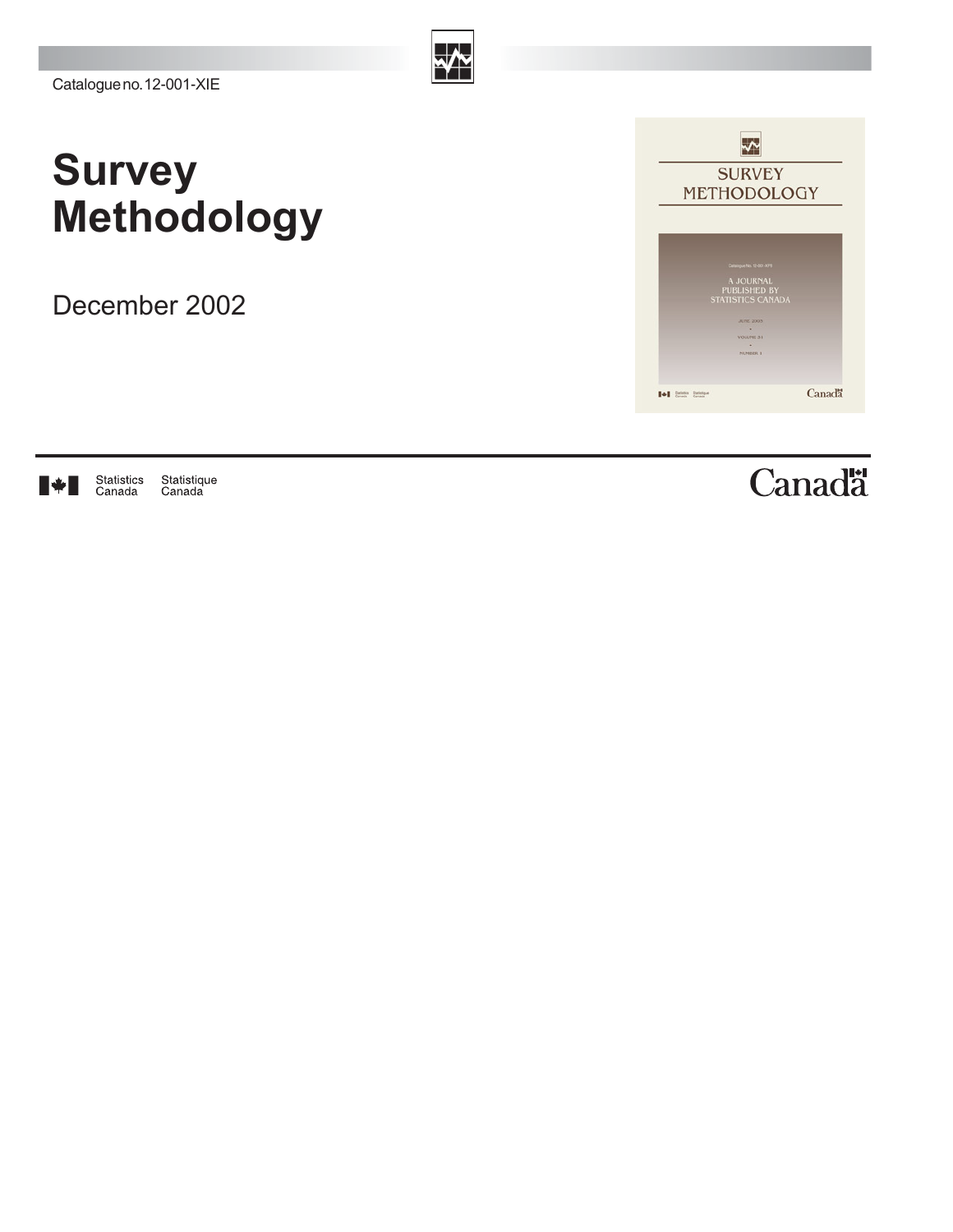#### **How to obtain more information**

Specific inquiries about this product and related statistics or services should be directed to: Business Survey Methods Division, Statistics Canada, Ottawa, Ontario, K1A 0T6 (telephone: 1 800 263-1136).

For information on the wide range of data available from Statistics Canada, you can contact us by calling one of our toll-free numbers. You can also contact us by e-mail or by visiting our website.

| National inquiries line                                     | 1800 263-1136        |
|-------------------------------------------------------------|----------------------|
| National telecommunications device for the hearing impaired | 1800 363-7629        |
| Depository Services Program inquiries                       | 1800 700-1033        |
| Fax line for Depository Services Program                    | 1800889-9734         |
| E-mail inquiries                                            | infostats@statcan.ca |
| Website                                                     | www.statcan.ca       |
|                                                             |                      |

#### **Information to access the product**

This product, catalogue no. 12-001-XIE, is available for free. To obtain a single issue, visit our website at www.statcan.ca and select Our Products and Services.

#### **Standards of service to the public**

Statistics Canada is committed to serving its clients in a prompt, reliable and courteous manner and in the official language of their choice. To this end, the Agency has developed standards of service that its employees observe in serving its clients. To obtain a copy of these service standards, please contact Statistics Canada toll free at 1 800 263-1136. The service standards are also published on www.statcan.ca under About Statistics Canada > Providing services to Canadians.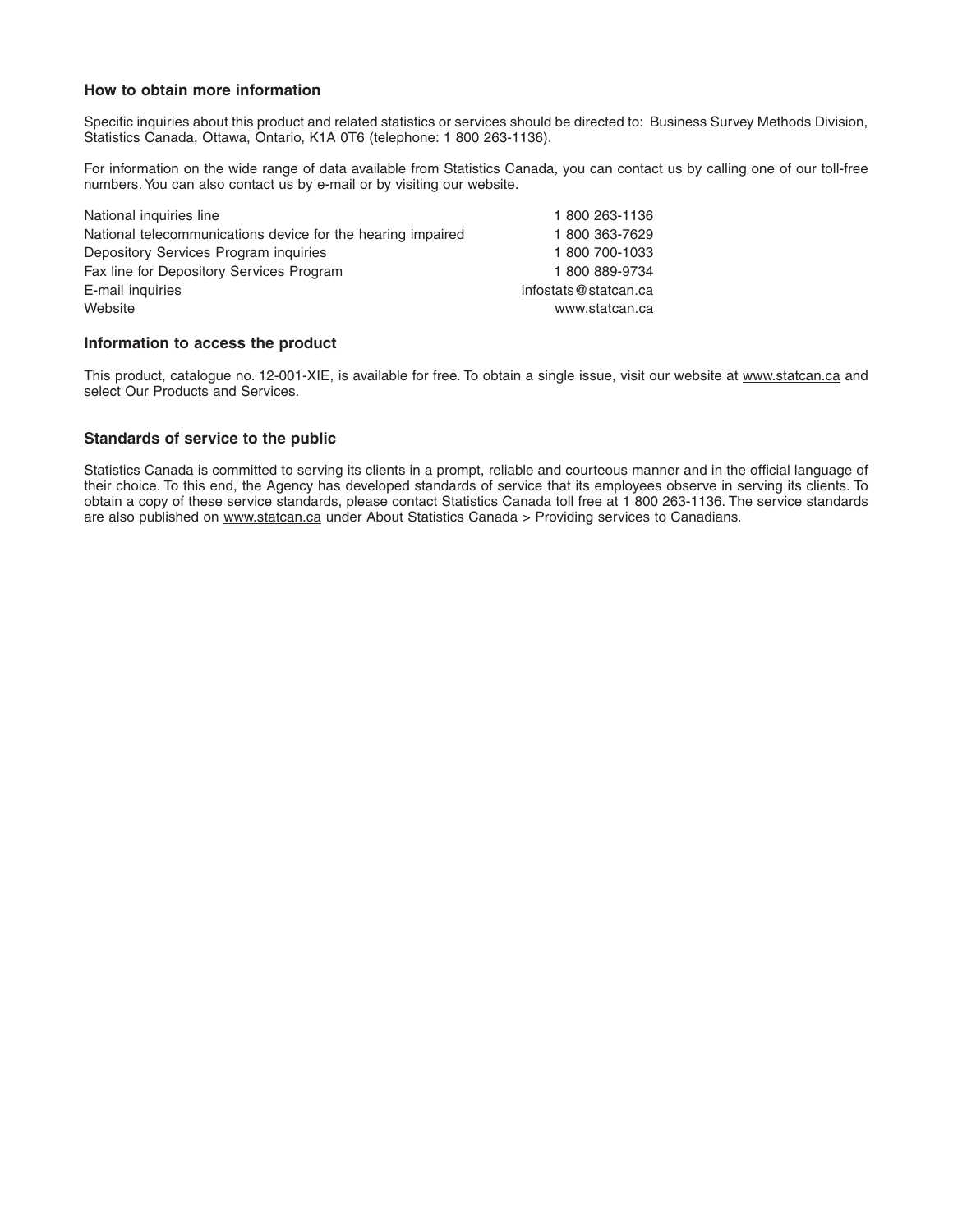Statistics Canada Business Survey Methods Division



# **Survey Methodology**

### December 2002

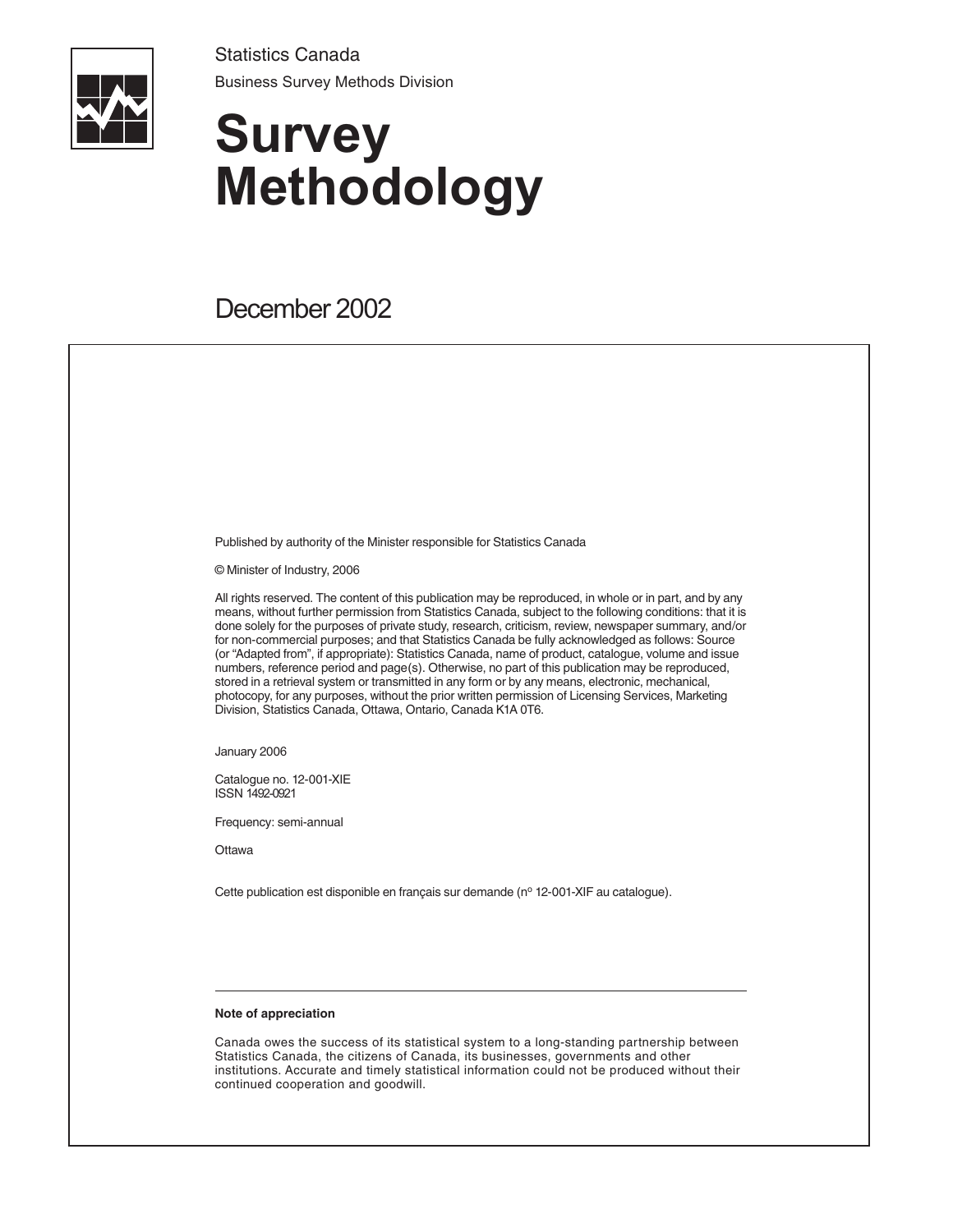### **Bias Reduction in Standard Errors for Linear Regression with Multi-Stage Samples**

**Robert M. Bell and Daniel F. McCaffrey** <sup>1</sup>

#### Abstract

Linearization (or Taylor series) methods are widely used to estimate standard errors for the coefficients of linear regression models fit to multi-stage samples. When the number of primary sampling units (PSUs) is large, linearization can produce accurate standard errors under quite general conditions. However, when the number of PSUs is small or a coefficient depends primarily on data from a small number of PSUs, linearization estimators can have large negative bias. In this paper, we characterize features of the design matrix that produce large bias in linearization standard errors for linear regression coefficients. We then propose a new method, bias reduced linearization (BRL), based on residuals adjusted to better approximate the covariance of the true errors. When the errors are i.i.d., the BRL estimator is unbiased for the variance. Furthermore, a simulation study shows that BRL can greatly reduce the bias even if the errors are not i.i.d. We also propose using a Satterthwaite approximation to determine the degrees of freedom of the reference distribution for tests and confidence intervals about linear combinations of coefficients based on the BRL estimator. We demonstrate that the jackknife estimator also tends to be biased in situations where linearization is biased. However, the jackknife's bias tends to be positive. Our bias reduced linearization estimator can be viewed as a compromise between the traditional linearization and jackknife estimators.

Key Words: Complex samples; Linearization; Jackknife; Satterthwaite approximation; Degrees of Freedom.

#### **1. Introduction**

Regression analysis of multi-stage samples has become very common in recent years (for example, Ellickson and McGuigan 2000; Shapiro, Morton, McCafrrey, Senterfitt, Fleishman, Perlman, Athey, Keesey, Goldman, Berry and Bozzette 1999; Goldstein 1991; Landis, Lepkowski, Ekland and Stehouver 1982). Although hierarchical models (Bryk and Raudenbush 1992; Gelman, Carlin, Stern and Rubin 1995, Chapter 13) allow analysis of both fixed and random effects, many analysts prefer the simplicity of standard regression models when random effects are not of direct interest. Standard regression estimators produce unbiased parameter estimates that can be efficient, but the default standard error estimators do not account for the sample design, resulting in inconsistent standard errors (Kish 1965; Skinner 1989a). Various methods produce consistent standard error estimates applicable when the number of primary sampling units (PSUs) is sufficiently large. These include sample reuse methods such as the jackknife, bootstrap and balance repeated replication as well as linearization (or Taylor series) methods.

Linearization (Skinner 1989b) is a nonparametric method for estimating the standard errors of design-based statistics such as means and ratios as well as coefficients from linear and nonlinear regression models. By nonparametric, we mean that linearization does not rest on any assumptions about the within-PSU error structure, such as an assumption of constant intra-cluster correlation. When the number of PSUs can be considered large, linearization produces

-

consistent standard errors in the presence of multiple features of complex sample designs-stratification, multistage sampling, and sampling weights-as well as heteroskedastic errors (Fuller 1975). Because of these desirable properties and its increased availability in software such as SUDAAN, Stata, and SAS Version 8.0 (Shah, Barnwell, and Bieler 1997; StataCorp. 1999; SAS Institute, Inc. 1999), linearization has become a common method for estimating standard errors and confidence intervals and for conducting statistical tests on data from complex sample designs (for example, Ellickson and McGuigan 2000; Shapiro *et al.* 1999; Rust and Rao 1996). Linearization has also been proposed for estimating standard errors from Generalized Estimating Equations (GEE) fit to multi-stage data (Zeger and Liang 1986).

However, the linearization method has limitations. When the number of primary sampling units is small, standard error estimates can be severely biased low, they can have large coefficients of variation, and the standard degrees of freedom may be far too liberal (Kott 1994; Murray, Hannan, Wolfinger, Baker and Dwyer 1998). Consequently, standard linearization inference for coefficients based mainly on data from a small number of PSUs may produce confidence intervals that are too narrow and tests with Type I error rates that are substantially higher than their nominal values. Sample reuse methods like the jackknife have similar limitations.

In this paper, we characterize the design factors (*i.e.*, the distribution of explanatory variables within and between PSUs) that produce large bias in linearization and jackknife

<sup>1.</sup> Robert M. Bell, Statistics Research Department, AT&T Labs-Research, Room C211, 180 Park Ave., Florham Park, NJ 07932; Daniel F. McCaffrey, Statistics Group, RAND, 201 North Craig Street, Suite 202, Pittsburgh, PA 15213-1516.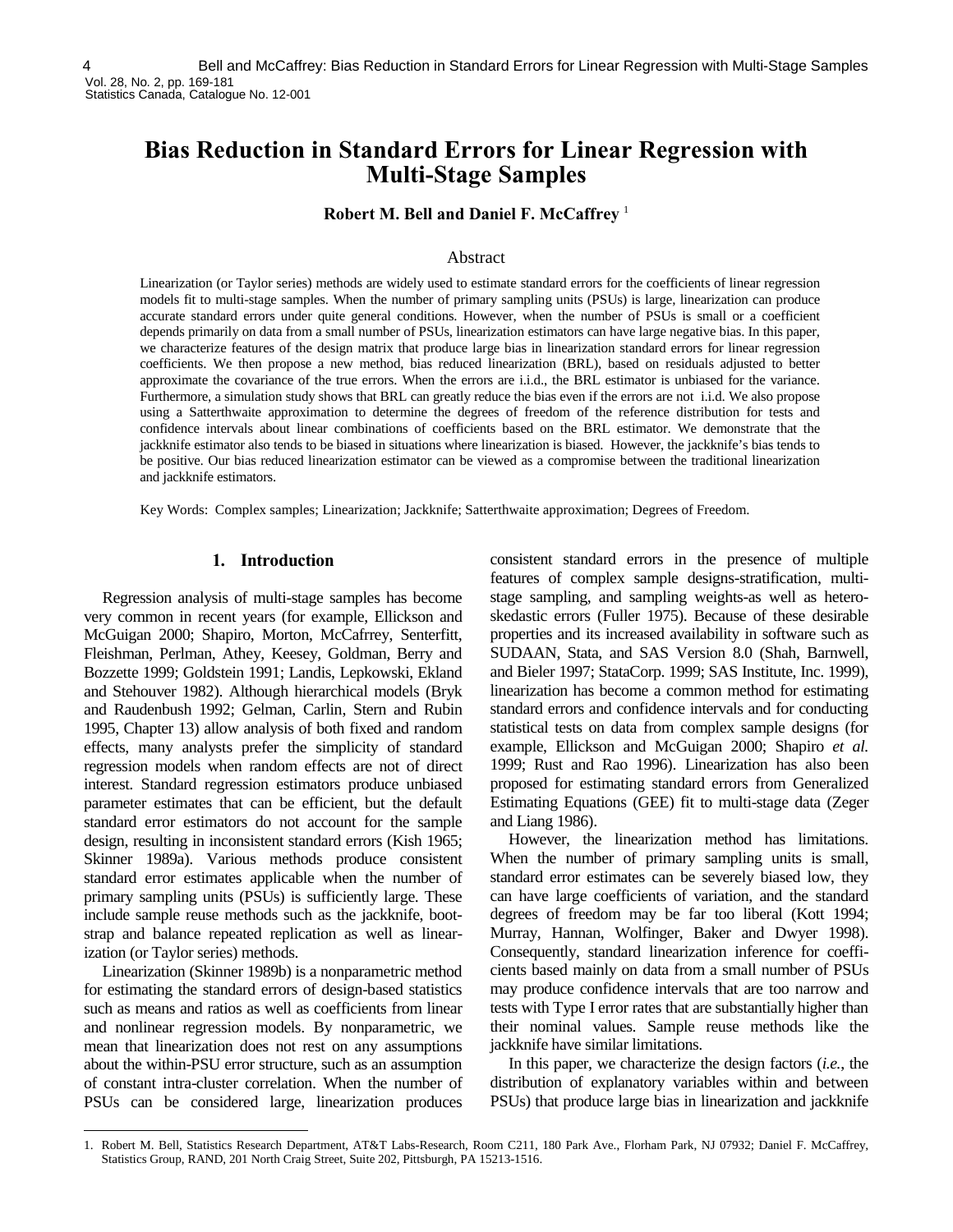standard errors for linear regression coefficients and demonstrate that the problem can persist even when the number of PSUs is quite large. We then propose an alternative to the standard linearization estimator that is unbiased for independent, identically distributed (i.i.d.) errors and tends to greatly reduce bias otherwise. We also present approximate degrees of freedom for use with tests and confidence intervals based on our variance estimator. Simulation results show improved small sample properties of our alternative estimator and test compared with those of more traditional methods. Finally, we present an example of our methods using data from a national experiment evaluating care for depression.

#### **2. Bias of the Linearization Method**

For simplicity, we restrict consideration in the body of this paper to unweighted linear regression for two-stage nonstratified samples. Extensions to weighted estimators and stratified samples are presented in McCaffrey, Bell and Botts (2001) and discussed further in section 8.

Let *n* equal the number of PSUs and *m<sub>i</sub>* equal the number of final sampling units from the *i*<sup>th</sup> PSU, for  $i = 1, ..., n$ . The overall sample size is  $M = \sum_i m_i$ . We assume that  $y_{ij} = \beta' x_{ij} + \varepsilon_{ij}$ , where **ε** has mean 0 and covariance matrix **V**, and where  $y_{ij}$ ,  $x_{ij}$ , and  $\varepsilon_{ij}$  all refer to the  $j<sup>th</sup>$  observation from the  $i<sup>th</sup>$  PSU. We drop the standard OLS assumption of i.i.d. errors, assuming only that errors from distinct PSUs are uncorrelated. Specifically, we assume that **V** is block diagonal, with  $m_i \times m_i$  blocks  $V_i$  for  $i = 1, ..., n$ . In addition to the notation of this model, throughout the paper, we let **I** denote an  $M \times M$  identity matrix and **I**<sub>i</sub> equal an  $m_i \times m_i$  identity matrix.

Let  $\hat{\beta}$  denote the estimated coefficients of the linear regression model. To simplify presentation, we generally discuss a linear combination of the regression coefficients,  $l' \hat{\beta}$ , for an arbitrary column vector *l*. For the special case where one element of  $l = 1$  and the rest are 0,  $l' \hat{\beta}$  equals a single estimated coefficient. If errors are uncorrelated across PSUs, the variance of  $l' \hat{\beta}$  is

$$
\text{Var}\left(l'\hat{\beta}\right) = l'\left(\mathbf{X}'\mathbf{X}\right)^{-1}\left(\sum_{i=1}^{n} \mathbf{X}'_i \mathbf{V}_i \mathbf{X}_i\right) \left(\mathbf{X}'\mathbf{X}\right)^{-1} l,\qquad(1)
$$

where  $X$  and  $X_i$  are the design matrices for the entire sample and for PSU *i,* respectively.

The standard linearization estimator of the variance of  $l' \hat{\beta}$  is given by:

$$
v_L = l'(\mathbf{X}'\mathbf{X})^{-1} \bigg( c \sum_{i=1}^n \mathbf{X}'_i \mathbf{r}_i \mathbf{r}'_i \mathbf{X}_i \bigg) (\mathbf{X}'\mathbf{X})^{-1} l \qquad (2)
$$

where  $\mathbf{r}_i$  is the vector of residuals for the  $i^{\text{th}}$  PSU. Comparison of (1) and (2) shows that linearization simply involves estimating  $V_i$  by a constant  $c$  times the outer product of the residuals*.* The constant *c* is typically set equal to  $n/(n-1)$ , the value used by SUDAAN and the Stata svy procedures (Shah, Barnwell, and Bieler 1997; StataCorp. 1999). For GEE procedures, Zeger and Liang  $(1986)$  set  $c = 1$ .

Under fairly general conditions,  $nv<sub>L</sub>$  converges in probability to the variance of the asymptotic distribution of  $\frac{\partial}{\partial n}$  ( $l' \hat{\beta} - l' \beta$ ) and the relative bias of  $v_L$  is  $O(1/n)$  as the number of PSUs gets large (Fuller 1975; Kott 1994). To demonstrate convergence for the bias of  $v_L$ , Kott (1994) assumes that the number of observations from every PSU is bounded and that elements of  $(X'X)^{-1}X'$  are bounded by *B/n* for a constant *B*. These assumptions effectively ensure that the influence of any PSU on the final estimate diminishes as the number of PSUs grows. Convergence of the bias of  $v_L$  holds for heteroskedastic data from stratified samples with unequal sampling weights and arbitrary correlation structure within PSUs. Unfortunately, consistency does not guarantee good properties for small to moderate numbers of PSUs.

**Theorem 1.** When  $V = \sigma^2 I$  and  $c = n/(n-1)$ ,  $E(v_L) \le$ Var  $(l'\hat{\beta})$  with equality if and only if  $l'$   $(X'X)^{-1}X_i'X_i$  is constant across *i*.

**Proof.** Without loss of generality, we assume that  $\sigma^2 = 1$  so that **V** = **I**. The residual vector **r** can be written as  $(I - H) \varepsilon$ , where  $H = X(X'X)^{-1}X'$  is the hat or projection matrix for **X**. Thus, we have that  $\mathbf{r}_i =$  $(I - H)$ <sub>i</sub> $\varepsilon$ , where  $(I - H)$ <sub>*i*</sub> contains the  $m_i$  rows of  $(I - H)$ for the *i*<sup>th</sup> PSU. Consequently,

$$
E(v_L) = \left(\frac{n}{n-1}\right) l'(\mathbf{X}'\mathbf{X})^{-1}
$$
  

$$
\left(\sum_{i=1}^{n} \mathbf{X}'_i (\mathbf{I} - \mathbf{H})_i E(\varepsilon \varepsilon') (\mathbf{I} - \mathbf{H})'_i \mathbf{X}_i\right) (\mathbf{X}'\mathbf{X})^{-1} l
$$
  

$$
= \left(\frac{n}{n-1}\right) l'(\mathbf{X}'\mathbf{X})^{-1}
$$
  

$$
\sum_{i=1}^{n} (\mathbf{X}'_i \mathbf{X}_i - \mathbf{X}'_i \mathbf{X}_i (\mathbf{X}'\mathbf{X})^{-1} \mathbf{X}'_i \mathbf{X}_i) (\mathbf{X}'\mathbf{X})^{-1} l \quad (3)
$$

because  $E(\varepsilon \varepsilon') = I$  and  $(I - H)$ <sub>*i*</sub>  $(I - H)$ <sub>*i*</sub> =  $(I_i - H)$ <sub>*ii*</sub>) for **H**<sub>ii</sub> =  $X_i (X'X)^{-1}X'_i$ . Let  $D_i = X'_i X_i - (1/n) (X'X)$ . Note that  $\Sigma_i \mathbf{D}_i = \Sigma_i \mathbf{X}_i' \mathbf{X}_i - \mathbf{X}' \mathbf{X} = 0$ . Thus,

1

=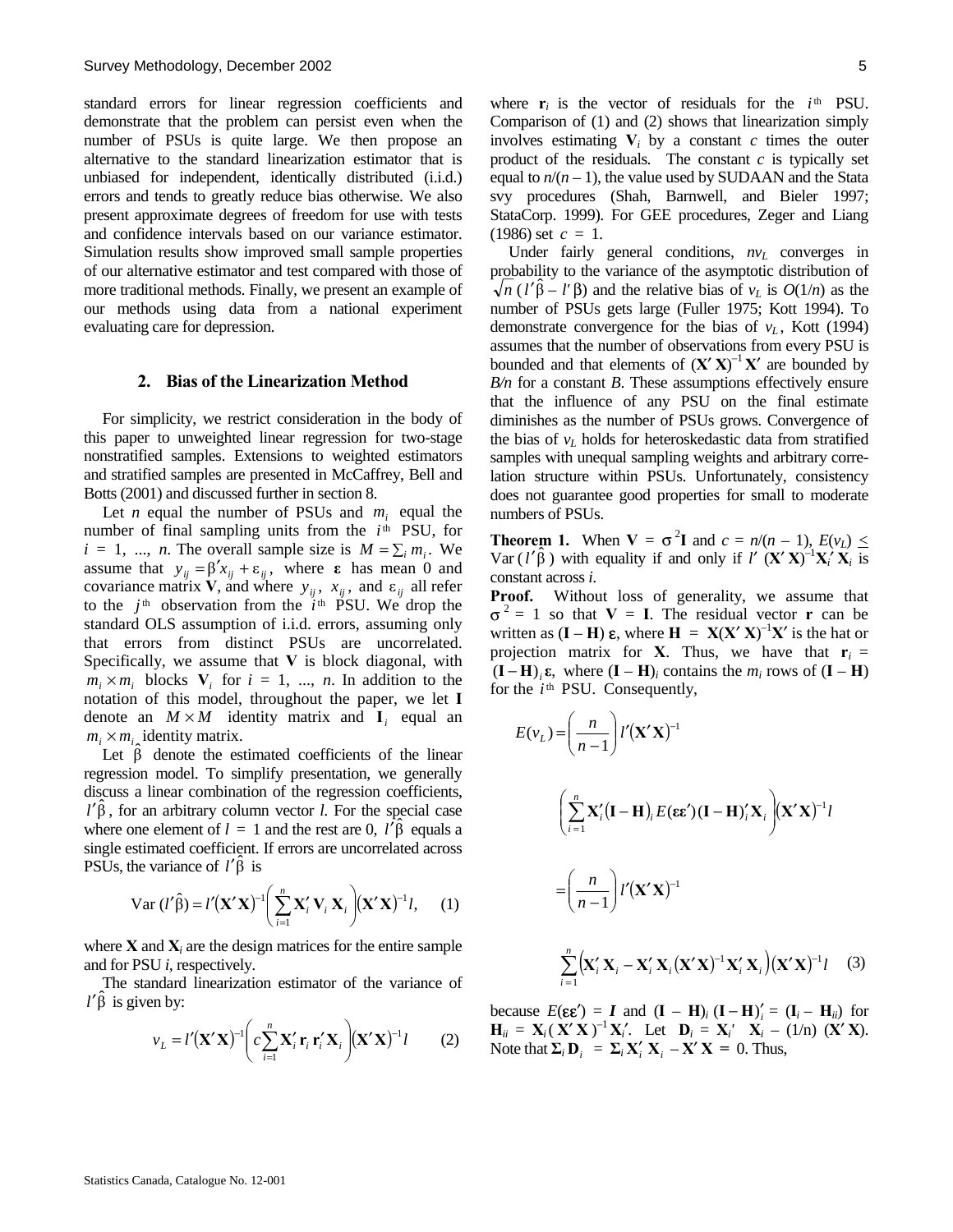$$
E(v_L) = \left(\frac{n}{n-1}\right)l'\left(\mathbf{X}'\mathbf{X}\right)^{-1}
$$
  
\n
$$
\sum_{i=1}^{n} \left(\mathbf{X}'_i\mathbf{X}_i - \left[(1/n)\mathbf{X}'\mathbf{X} + \mathbf{D}_i\right]\left(\mathbf{X}'\mathbf{X}\right)^{-1}\left[(1/n)\mathbf{X}'\mathbf{X} + \mathbf{D}_i\right]\right)
$$
  
\n
$$
\left(\mathbf{X}'\mathbf{X}\right)^{-1}l
$$
  
\n
$$
= \left(\frac{n}{n-1}\right)l'\left(\mathbf{X}'\mathbf{X}\right)^{-1}
$$
  
\n
$$
\left(\mathbf{X}'\mathbf{X} - (1/n)\mathbf{X}'\mathbf{X} - \sum_{i=1}^{n} \mathbf{D}_i\left(\mathbf{X}'\mathbf{X}\right)^{-1}\mathbf{D}_i\right)\left(\mathbf{X}'\mathbf{X}\right)^{-1}l
$$
  
\n
$$
= l'\left(\mathbf{X}'\mathbf{X}\right)^{-1}l - \left(\frac{n}{n-1}\right)l'\left(\mathbf{X}'\mathbf{X}\right)^{-1}
$$
  
\n
$$
\left(\sum_{i=1}^{n} \mathbf{D}_i\left(\mathbf{X}'\mathbf{X}\right)^{-1}\mathbf{D}_i\right)\left(\mathbf{X}'\mathbf{X}\right)^{-1}l
$$
  
\n
$$
= \text{Var}(l'\hat{\beta}) - \left(\frac{n}{n-1}\right)\left(\sum_{i=1}^{n} a'_i\left(\mathbf{X}'\mathbf{X}\right)^{-1}a_i\right) \tag{4}
$$

for  $a_i = \mathbf{D}_i (\mathbf{X}' \mathbf{X})^{-1} l = [\mathbf{X}'_i \mathbf{X}_i - (1/n) (\mathbf{X}' \mathbf{X})] (\mathbf{X}' \mathbf{X})^{-1} l.$ Because  $(X'X)^{-1}$  is positive definite,  $E(v_L) \leq \text{Var}(l' \hat{\beta})$  with equality if and only if  $a_i \equiv 0$ , or equivalently,  $X_i' X_i$  $(X' X)^{-1} l$  is constant across the *i*.

Replication methods do not necessarily avoid the problem of bias for regression variance estimators. A jackknife estimator for multi-stage samples can be derived from the set of pseudo values{  $β_{[i]}$ }, estimates of β from data that exclude the *i*<sup>th</sup> PSU:

$$
\mathbf{v}_{JK} = [(n-1)/n] \sum_i l' \left(\widetilde{\boldsymbol{\beta}}_{[i]} - \hat{\boldsymbol{\beta}}\right) \left(\widetilde{\boldsymbol{\beta}}_{[i]} - \hat{\boldsymbol{\beta}}\right) l \tag{5}
$$

(Cochran 1977; Rust and Rao 1996). If  $(I_i - H_{ii})^{-1}$  exists for all *i*, then

$$
v_{JK} = [(n-1)/n] l' (\mathbf{X}' \mathbf{X})^{-1} \sum_i \mathbf{X}'_i (\mathbf{I}_i - \mathbf{H}_{ii})^{-1}
$$
  

$$
\mathbf{r}_i \mathbf{r}'_i (\mathbf{I}_i - \mathbf{H}_{ii})^{-1} \mathbf{X}_i (\mathbf{X}' \mathbf{X})^{-1} l,
$$
 (6)

which follows from the updating formula  $({\bf X}'{\bf X}-{\bf X}'_i{\bf X}_i)^{-1} = ({\bf X}'{\bf X})^{-1}+({\bf X}'{\bf X})^{-1}$  ${\bf X}_i'({\bf I}_i - {\bf H}_{ii})^{-1}$  $(X'X - X_i'X_i)^{-1} = (X'X)^{-1} + (X'X)^{-1}$   $X_i'(I_i - H_{ii})^{-1}$ <br> $X_i(X'X)^{-1}$  (Cook and Weisberg 1982; Bell and McCaffrey 2002, page 34). Some authors (Efron and Tibshirani 1993) suggest an alternative jackknife estimator with  $\hat{\beta}$  replaced by the mean of the  $\tilde{\beta}_{[i]}$ 's in (5). These two methods provide very similar estimates in our simulations, so we discuss only the version based on (5) in what follows.

**Theorem 2.** When  $V = \sigma^2 I$  and  $(I_i - H_{ii})^{-1}$  exists for all *i*, then  $E(v_{JK}) \geq \text{Var}(l'\hat{\beta})$  with equality if and only if *l'*  $(X' X)^{-1} X_i' X_i$  is constant across *i* (proof in appendix).

The following example shows that the conditions for linearization and the jackknife estimators to be unbiased are very restrictive even for simple linear regression.

**Example 1.** Consider simple linear regression. We have that

$$
\mathbf{X}'_i \mathbf{X}_i (\mathbf{X}' \mathbf{X})^{-1} l = \frac{m_i}{Ms^2} \begin{bmatrix} 1 & \overline{x}_i \\ \overline{x}_i & s_i^2 + \overline{x}_i^2 \end{bmatrix} \begin{bmatrix} s^2 + \overline{x}^2 & -\overline{x} \\ -\overline{x} & 1 \end{bmatrix} l
$$

where  $s^2$  and  $\{s_i^2\}$  are ML estimates for the overall and within-PSU variances of *x,* with divisors *M* and {*mi*}, respectively. So we have

$$
\mathbf{X}'_i \mathbf{X}_i (\mathbf{X}' \mathbf{X})^{-1} l = \frac{m_i}{Ms^2} \left[ \frac{s^2 + \overline{x}^2 - \overline{x}_i \, \overline{x}}{(s^2 + \overline{x}^2) \overline{x}_i - (s_i^2 + \overline{x}_i^2) \overline{x}} \frac{\overline{x}_i - \overline{x}}{s_i^2 + \overline{x}_i^2 - \overline{x}_i \, \overline{x}} \right] l.
$$

To have  $v_L$  and  $v_{JK}$  unbiased for the slope, *i.e.*, for  $l' = (0, 1)$ , we must have that  $m_i(\bar{x}_i - \bar{x})$  and  $m_i ( s_i^2 + \overline{x}_i^2 - \overline{x}_i \overline{x} )$  are both constant across *i*. The former implies that  $\bar{x}_i \equiv \bar{x}$ , and together they imply that  $m_i s_i^2 = \sum_j (x_{ij} - \overline{x})^2$  is constant. Note that  $m_i$  need not be constant. These two conditions are not sufficient to guarantee unbiasedness for  $l' = (1, 0)$ , however. Additional algebra shows that the bias in the linearization estimator for the variance of the slope equals

$$
-\frac{n}{(n-1)M^{3}s^{4}}\left\{\sum_{i=1}^{n}[m_{i}(\bar{x}_{i}-\bar{x})]^{2}+\sum_{i=1}^{n}\left[\sum_{j=1}^{m_{i}}(x_{ij}-\bar{x})^{2}-\bar{m}s^{2}\right]^{2}\right\}.
$$

Consequently, the bias includes a part that is proportional to the weighted variance of the PSU means of *x* and another that is proportional to the variance of the within-PSU sums of squares.

The example shows that when the errors are i.i.d.,  $v_L$  is unbiased only under very restrictive conditions. When **V** ≠ **I**, Theorems 1 and 2 do not hold, and the bias in  $v<sub>L</sub>$  can even be positive (see Example 2 of Bell and McCaffrey 2002).

In general,  $v<sub>L</sub>$  tends to have negative bias. The estimator is the sum over PSUs of squares of linear combinations of residuals,  $c^{1/2} l'(\mathbf{X}'\mathbf{X})^{-1}\mathbf{X}'_i \mathbf{r}_i$ . These sums of squares tend to be too small for two reasons: residuals are generally smaller than true errors due to overfitting, and residuals tend to have lower intra-cluster correlation than the errors. The factor  $c = n/(n-1)$  corrects completely for these problems only in very restricted circumstances like the conditions in Theorem 1.

The bias of the linearization estimator (or the jackknife) increases with the between-PSU variance of the explanatory variables. Consequently, explanatory variables that are (nearly) constant within PSUs tend to exhibit the largest bias. When there are several such explanatory variables, there can be substantial underestimation of intra-cluster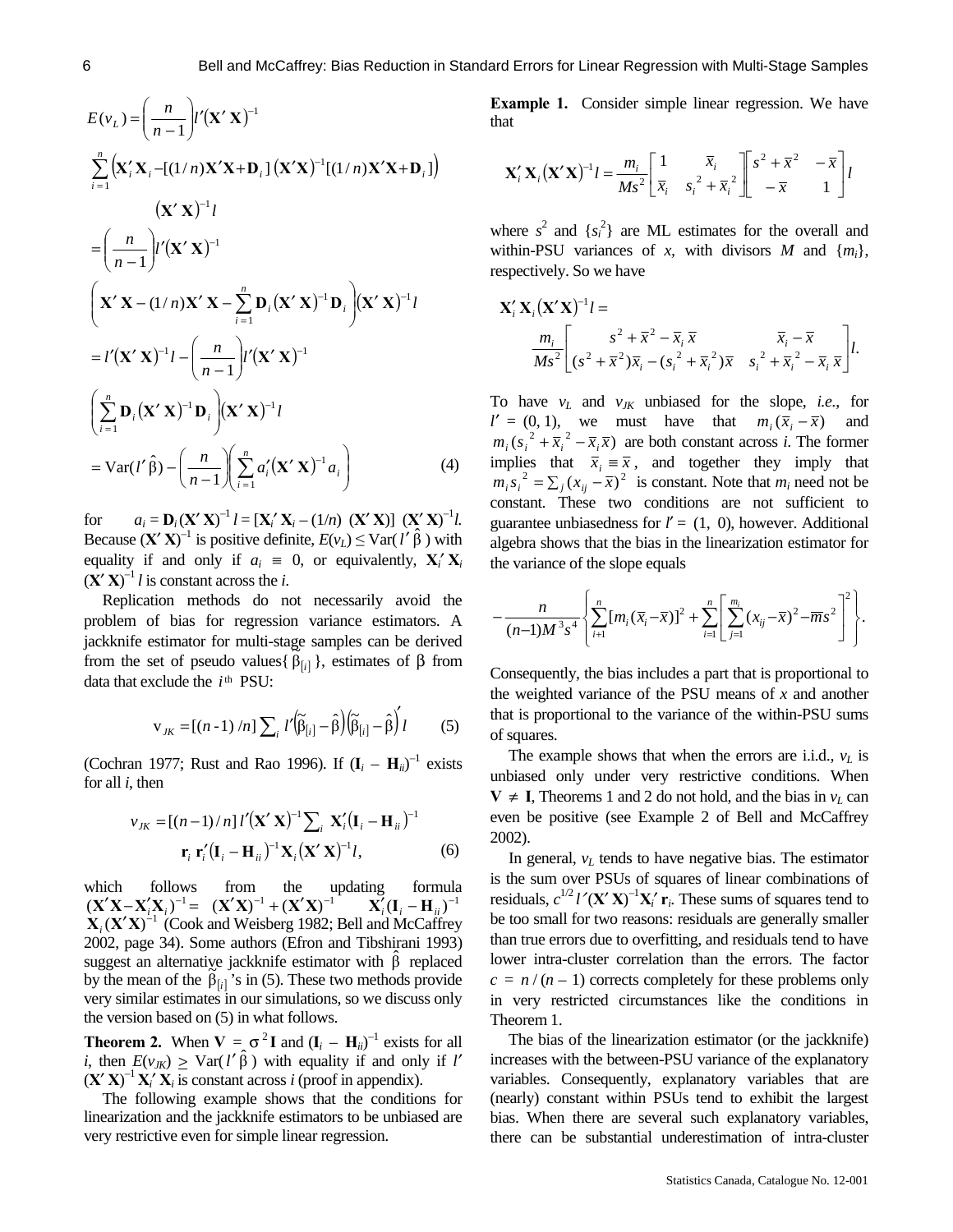correlations, leading to large bias in estimated variances for all the corresponding coefficients. Even greater bias potential appears to occur when certain PSUs account for most of the variability in the covariates and have disproportionate impact on the determination of  $l' \hat{\beta}$ .

#### **3. The Bias Reduced Linearization Method**

Phillip Kott has proposed two methods for reducing the bias in linearization. Kott (1994) suggested correcting the bias in  $v_l$  by using the residuals and the design matrix to estimate the negative of the bias of  $v_L$  by  $\overline{R}$  ( $\overline{R}$  > 0, typically) and setting  $v_{K94} = v_L / (1 - \hat{R}/v_L)$ . Kott suggested the estimator  $v_{K94}$  rather than the more obvious ( $v_L + R$ ) as *ad hoc* compensation for the relative bias in *R*ˆ as an estimator of the true negative bias, *R.*

In his 1996 paper, Kott suggests calculating the ratio of  $Var(l' \hat{\beta})$  to  $E(v_L)$  under the assumption that  $V = I$  and adjusting  $v_L$  by the ratio. If  $V = I$  then the resulting estimator  $v_{K96}$  will be unbiased.

In the context of generalized estimating equations, Mancl and DeRouen (2001) take a different approach to correcting the bias in the linearization estimator. They suggest adjusting the residuals from each PSU to reduce the bias in  $\mathbf{r}_i \mathbf{r}_i'$  as an estimator of  $\mathbf{V}_i$ . For the unweighted linear model given in section 2, they approximate  $E(\mathbf{r}_i \mathbf{r}_i)$  by  $(\mathbf{I}_i - \mathbf{H}_{ii})\mathbf{V}_i(\mathbf{I}_i - \mathbf{H}_{ii})$  and suggest replacing  $\mathbf{r}_i$  by  $(i_{i} - H_{ii})^{-1}r_{i}$  in equation (2). Thus, for unweighted linear models the Mancl and DeRouen estimator equals  $n/(n-1) v_{K}$  and the properties on this estimator follow from the properties of the jackknife estimator.

We present an alternative approach that we first proposed in 1997 (McCaffrey and Bell 1997). The method is also based on replacing  $\mathbf{r}_i$  in equation (2) with adjusted residuals of the form  $\mathbf{r}_i^* = \mathbf{A}_i \mathbf{r}_i$  intended to act more like the true errors  $\varepsilon$ <sub>*i*</sub>. Like Kott (1996), we derive an estimator that eliminates the bias of  $v_L$  when **V** equals **U**, a specified block-diagonal covariance matrix, and reduces the bias for other **V**. Like Mancl and DeRouen (2001) we adjust the residuals from each PSU. However, using **U** we derive an alternative approximation to the  $E(\mathbf{r}_i \mathbf{r}_i)$  and our resulting estimator is not proportional to the jackknife but rather can be seen as a compromise between the linearization and jackknife estimators. Our approach is also a generalization of the method of MacKinnon and White (1985), who adjust individual residuals to produce a heteroskedasticallyconsistent variance estimator (in the sense of White 1980) that is unbiased when the errors are independent and homoskedastic.

**Theorem 3.** For a specified block-diagonal covariance matrix **U**, consider the class of estimators  $v_{\mathbf{i}^*} = l'(\mathbf{X}'\mathbf{X})^{-1}$  $\left(\sum_{i=1}^{n} \mathbf{X}'_i \mathbf{A}_i \mathbf{r}_i \mathbf{r}'_i \mathbf{A}'_i \mathbf{X}_i\right) (\mathbf{X}' \mathbf{X})^{-1} l$ , where  $\mathbf{A}_i$ , satisfies  $A_i$   $[(I - H)_i U(I - H)_i'] A'_i = U_i$  for  $i = 1, ..., n$ . If  $\mathbf{V} = k\mathbf{U}$  for some scalar *k*, then  $E(v_{\mathcal{L}^*}) = \text{Var}(l' \hat{\beta})$ .

**Proof.** The expected value of  $v_{\tau^*}$  is given by

$$
E(v_{L^*})
$$
  
=  $l'(\mathbf{X}'\mathbf{X})^{-1} \Biggl( \sum_{i=1}^n \mathbf{X}'_i \mathbf{A}_i (\mathbf{I} - \mathbf{H})_i (k \mathbf{U}) (\mathbf{I} - \mathbf{H})'_i \mathbf{A}'_i \mathbf{X}_i \Biggr)$   

$$
(\mathbf{X}'\mathbf{X})^{-1} l
$$
  
=  $l'(\mathbf{X}'\mathbf{X})^{-1} \Biggl( \sum_{i=1}^n \mathbf{X}'_i (k \mathbf{U}_i) \mathbf{X}_i \Biggr) (\mathbf{X}'\mathbf{X})^{-1} l = \text{Var}(l' \hat{\beta}).$ 

Without external evidence to the contrary, an analyst is likely to use a working covariance matrix of the form  $U = \sigma^2 I$ , which simplifies the condition on  $A_i$  to  $A_i$  $(\mathbf{I}_i - \mathbf{H}_{ii}) \mathbf{A}_i' = \mathbf{I}_i$  or

$$
\mathbf{A}'_i \mathbf{A}_i = (\mathbf{I}_i - \mathbf{H}_{ii})^{-1}.
$$
 (7)

We set  $U = I$  in what follows.

A solution to equation (7) exists for PSU *i* whenever  $({\bf I}_i - {\bf H}_{ii})$  is full rank, which is true if all the eigenvalues of  $H_{ii}$  are strictly less than 1 (the eigenvalues of  $H_{ii}$  are always between 0 and 1). An eigenvalue of  $\mathbf{H}_{ii}$  may equal  $1 - e.g.,$ when the model includes a dichotomous explanatory variable that is one if and only if an observation falls in the  $i$ <sup>th</sup> PSU.

For  $m_i > 1$ ,  $A_i$  is not unique. If  $A_i$  satisfies  $A_i'A_i$  =  $(\mathbf{I}_i - \mathbf{H}_{ii})^{-1}$ , then so does  $\mathbf{OA}_i$ , for any  $m_i \times m_i$  orthogonal matrix **O**. If  $V = \sigma^2 I$ , the choice of  $A_i$  is unimportant because any solution to (7) will produce an unbiased variance estimator. However, the resulting estimators are biased when  $V \neq \sigma^2 I$ , and the bias can vary greatly with the choice of **A***i*. Heuristically, it makes sense to choose the solution  $A_i$  "closest" to the identity matrix, so as to "mix" the residuals as little as possible. Two promising candidates are the Cholesky decomposition of  $(I_i - H_{ii})^{-1}$ , which has all 0's below the diagonal, and the symmetric square root of  $(\mathbf{I}_i - \mathbf{H}_{ii})^{-1}$ . Let **P** be an orthogonal matrix whose columns are the eigenvectors of  $(I_i - H_{ii})^{-1}$  and  $\Lambda$  be a diagonal matrix containing the corresponding eigenvalues of  $(\mathbf{I}_i - \mathbf{H}_{ii})^{-1}$ , so that  $(\mathbf{I}_i - \mathbf{H}_{ii})^{-1} = \mathbf{PAP'}$ . Then for  $\mathbf{\Lambda}^{1/2}$  equal to the elementwise square root of  $\Lambda$ ,  $\mathbf{P}\Lambda^{1/2}\mathbf{P}'$  is symmetric and solves (7). In contrast, multiplying either of these two solutions by a random orthogonal matrix could greatly distort the residuals.

Among the class of adjusted residuals of the form  $A_i r_i$ where  $A_i$  satisfies (7), those based on the symmetric square root of  $(\mathbf{I}_i - \mathbf{H}_{ii})^{-1}$ ,  $\mathbf{r}_i^* = \mathbf{P}\mathbf{\Lambda}^{1/2}\mathbf{P}'\mathbf{r}_i$ , are "best" in the sense of Theil  $(1971) - i.e.,$  they minimize the expected sum of the squared differences between the estimated and true i.i.d. errors (see pages 36–37 of Bell and McCaffrey 2002 for details). When there is intra-cluster correlation, simulation results in section 6 suggest that the bias of  $v<sub>L</sub><sup>*</sup>$  based on the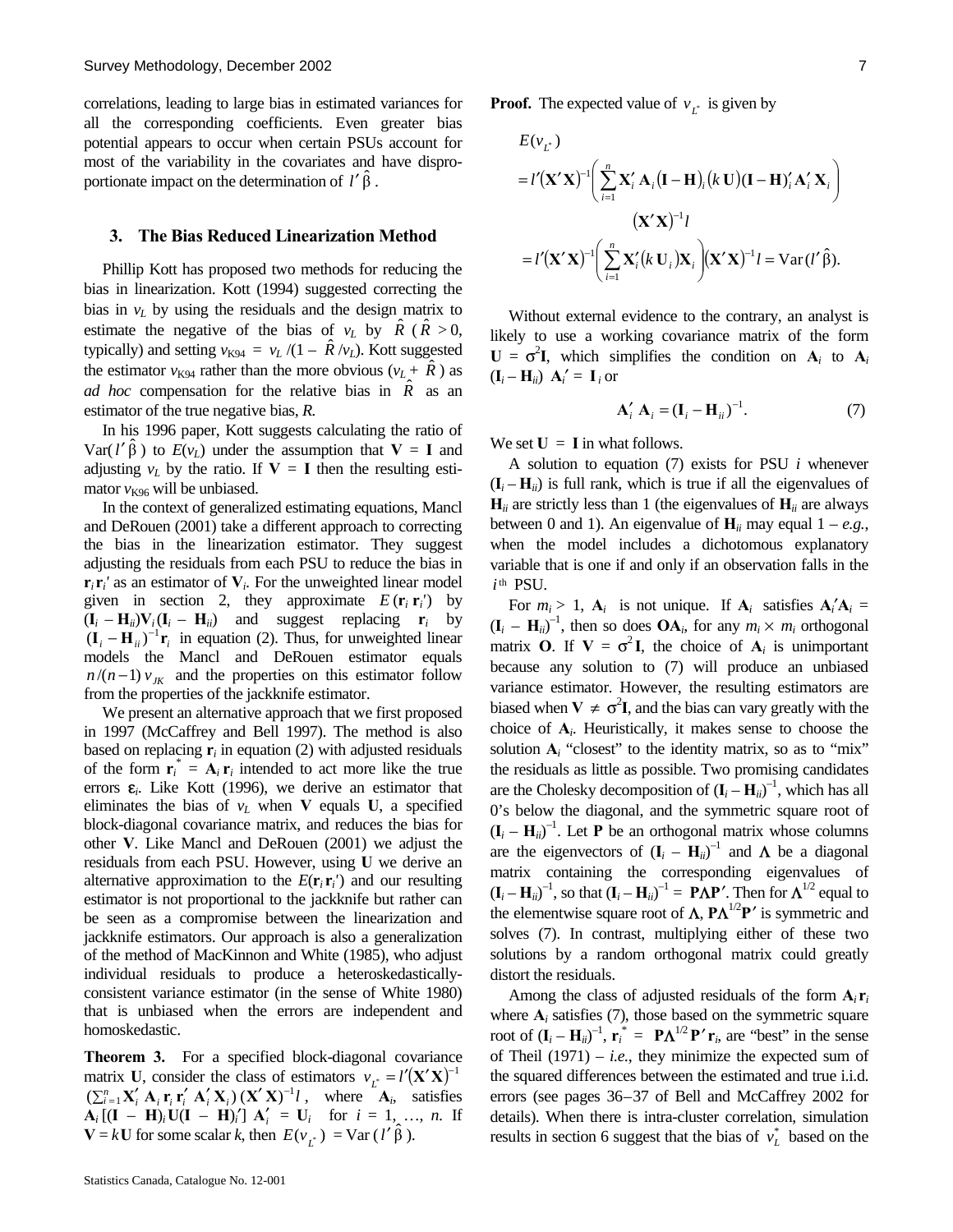symmetric square root is greatly reduced compared with that of the traditional linearization estimator,  $v<sub>L</sub>$ . For these reasons, we consider only the symmetric root in the remainder of the paper and refer to the estimator using this root as the biased reduced linearization estimator, *v*<sub>BRL</sub>.

As Kott (1994) proved for  $v<sub>L</sub>$ , if the number of units in every PSU is bounded and the elements of  $(X'X)^{-1}X'$  are bounded by *B*/*n* for some constant *B* (*i.e.*,  $(X'X)^{-1}X' = O(1/n)$ , then the bias in  $v_{BRL}$  is  $O(n^{-2})$  and the relative bias is  $O(1/n)$  (Bell and McCaffrey 2002, page 15).

#### **4. Variance of the Estimators and Testing**

We note that  $v_L$ ,  $v_{BRL}$ , and  $v_{JK}$  can all be written in the form

$$
v^* = cl'(\mathbf{X}'\mathbf{X})^{-1} \sum_i \mathbf{X}'_i \mathbf{A}_i \mathbf{r}_i \mathbf{r}'_i \mathbf{A}_i \mathbf{X}_i (\mathbf{X}'\mathbf{X})^{-1} l,
$$

where:  $c = n/(n-1)$ , 1, or  $(n-1)/n$ , respectively, and  $\mathbf{A}_i = \mathbf{I}_i$ ,  $(\mathbf{I}_i - \mathbf{H}_{ii})^{-1/2}$ , or  $(\mathbf{I}_i - \mathbf{H}_{ii})^{-1}$ , respectively. This formulation of the estimators shows that  $v_{BRL}$  can be viewed as a compromise between  $v_L$  and  $v_{JK}$ , chosen to offset their opposing biases.

**Theorem 4.** Let the error terms be distributed as multivariate normal with mean **0** and nonsingular covariance matrix **V**. Then for any variance estimator of the form

$$
v^* = cl'(\mathbf{X}'\mathbf{X})^{-1} \sum_i \mathbf{X}'_i \mathbf{A}_i \mathbf{r}_i \mathbf{r}'_i \mathbf{A}_i \mathbf{X}_i (\mathbf{X}'\mathbf{X})^{-1} l,
$$

 $v^*$  equals the weighted sum of independent  $\chi_1^2$  random variables where the weights are the eigenvalues of the  $n \times n$  matrix  $G = {\bf{g}}_i^{\prime} {\bf{V}} {\bf{g}}_j$ , for  ${\bf{g}}_i^{\prime} = c^{1/2} ({\bf{I}} - {\bf{H}})_i^{\prime}$  $\mathbf{A}_i \mathbf{X}_i (\mathbf{X}' \mathbf{X})^{-1} l$  (proof in appendix).

We can write  $v_L$  as a quadratic form  $y'G'y$ , where the *M*-by-*M* matrix  $\mathbf{G}^* = \sum_{i=1}^n \mathbf{g}_i \mathbf{g}'_i$ , so that  $v_L$  is a weighted sum of independent chi-square random variables with weights equal to the eigenvalues of **G**\* **V**. The proof consists of showing that the nonzero eigenvalues of **G**\* **V** equal the nonzero eigenvalues of **G**.

The mean and variance of  $v^*$  are simple functions of the eigenvalues of **G**, namely  $E(v^*) = \sum_{i=1}^n \lambda_i E(u_i^2) = \sum_{i=1}^n \lambda_i$ and  $\text{Var}(v^*) = \sum_{i=1}^n \lambda_i^2 \text{Var}(u_i^2) = \sum_{i=1}^n 2\lambda_i^2$ . If  $\mathbf{V} = \sigma^2 \mathbf{I}$  and  $\mathbf{X}_i' \mathbf{X}_i (\mathbf{X}' \mathbf{X})^{-1} l$  for  $i = 1, ..., n$  are constant, conditions for  $v_L$  and  $v_{JK}$  to be unbiased, then Theorem 4 implies that  $a v_L$ ,  $av_{JK}$ , and  $av_{BRL}$  are all distributed  $\chi^2_{n-1}$  for  $a =$  $(n-1)/\text{Var}(l'\hat{\beta})$  (Bell and McCaffrey 2002, pages 41–42). However, in general, the  $\mathbf{X}_i' \mathbf{X}_i (\mathbf{X}' \mathbf{X})^{-1} l$  will not be constant and the squared coefficient of variation will exceed  $2/(n-1)$ , the corresponding statistic for a  $\chi^2_{n-1}$  random variable.

This excess variability is of particular concern when considering reference distributions for testing the null hypothesis that  $l' \beta = 0$ , with test statistics of the form

 $t = l'\hat{\beta}/\sqrt{v^*}$  For  $v_L$ , Shah, Holt and Folsom (1977) suggested comparing *t* to a reference *t*−distribution with *n* −1 degrees of freedom, which is now the default in Stata (Stata Corp. 1999), SUDAAN (Shah, Barnwell and Bieler 1997) and SAS (SAS Institute 1999). The choice of *n* – 1 degrees of freedom is motivated by the fact that  $v<sub>L</sub>$  can be written as the sum of squares of *n* random variables  $c^{1/2}$ *l'* **<b>(X' X)**<sup>-1</sup> **X**<sub>*i*</sub><sup>*t*</sup>**r**<sub>*i*</sub>. However, because the variance of  $(n-1) v_t / E(v_t)$  tends to be greater than  $2(n-1)$ , tests that use a *t*−distribution with *n* – 1 degrees of freedom would tend to have Type I error rates that exceed the nominal value, even if  $v<sub>L</sub>$  were unbiased.

Satterthwaite (1946) suggested approximating the distribution of a linear combination of  $\chi_1^2$  variables by  $\chi_f^2$  (up to a constant) where the first two moments of the linear combination match those of  $\chi_f^2$ . We would approximate  $v_L$ , *v*<sub>BRL</sub> or *v<sub>JK</sub>* by a  $\chi_f^2$  where  $f = 2 / cv^2 = (\sum_{i=1}^n \lambda_i)^2 / (\sum_{i=1}^n \lambda_i^2)^2$ and the  $\lambda_i$  are the eigenvalues of the corresponding matrix **G**. Tests based on reference *t*-distributions with *f* degrees of freedom would be expected to provide better Type I error rates than tests based on  $n - 1$  degrees of freedom. Rust and Rao (1996) also suggest using a Satterthwaite approximation to estimate the degrees of freedom for the jackknife estimator. They present results for the estimator of a mean, while Theorem 4 extends this approach to testing linear combinations of regression coefficients. Kott (1994, 1996) suggests using the Satterthwaite approximation to estimate the degrees of freedom for tests based on his alternatives to linearization.

The coefficient of variation for any of the nonparametric variance estimators can be very large for certain designs. High variability occurs under the same conditions that  $v_L$ and  $v_{1K}$  are most biased – when residuals from only a few PSUs effectively determine the final variance estimate. This variability of the estimators is an inherent cost of using nonparametric techniques.

Because the Satterthwaite degrees of freedom *f* requires specifying the unknown matrix **V**, we have investigated two methods for setting **V**. The first treats **V** as block-diagonal and estimates each block with the outer-product of the residuals for the PSU. Because preliminary simulation results showed that degrees of freedom based on this empirical estimate of **V** produced tests that were extremely conservative, we do not present any simulation results for this method. Kott (1994) also found that estimating **V** for use in the formula for estimated degrees of freedom proved unsatisfactory. Instead, we used a second method that sets **V** identically equal to the identity matrix – *i.e.*, it assumes independent, homoskedastic errors for purposes of determining degrees of freedom.

The distribution of  $v_{BRL}$  (and the other variance estimators) tends to be less skewed and have less mass in the lower tail than the distribution of a  $\chi_f^2$  where *f* equals the Satterthwaite degrees of freedom. Hence, reference *t*−distributions based on the Satterthwaite approximation tend to overestimate tail probabilities. For example, when data from a couple of PSUs nearly determine the value of a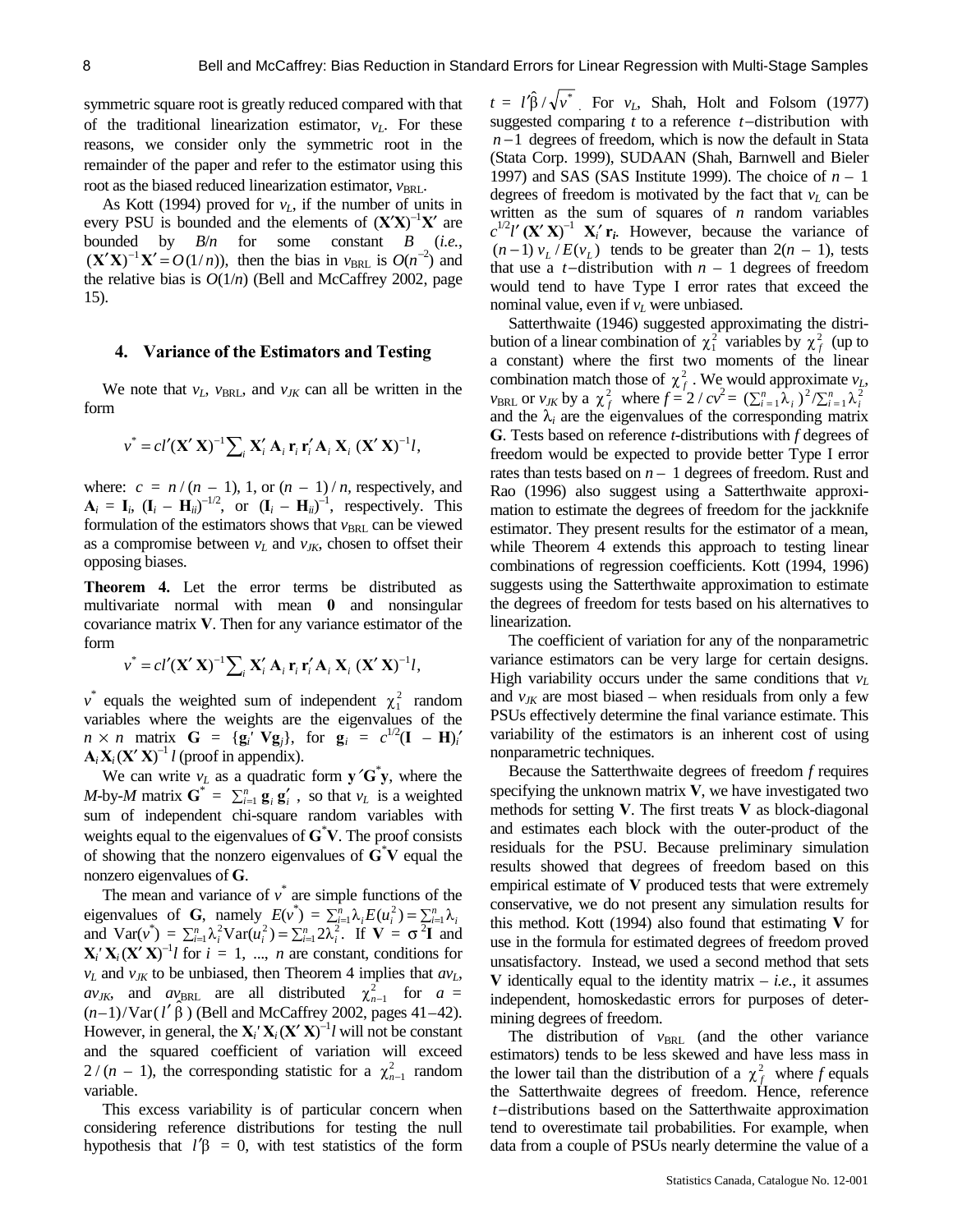coefficient, the Satterthwaite degrees of freedom can be less than two, incorrectly implying a chi-square density that is infinite at zero. Consequently, the probability of very large *t*-statistics may not be as large as the Satterthwaite approximation would imply, especially when the Satterthwaite degrees of freedom are less than 4 or 5.

#### **5. Simulation Methods**

We use a Monte Carlo simulation to study the properties of alternative variance estimators and tests for a balanced two-stage cluster sample with  $n = 20$  PSUs and a constant  $m = 10$  observations in each PSU. All simulation replications use a common design matrix **X** with four explanatory variables chosen to represent a range of difficulty for nonparametric variance estimators. The first two explanatory variables,  $x_1$  and  $x_2$ , are dichotomous (0 or 1) and constant within PSU. The variable  $x_1$  is 1 in half the clusters: 1, 3, ..., 19, while  $x_2$  is 1 in just three clusters: 9, 10, and 11. Both  $x_3$  and  $x_4$  were generated from standard normal distributions. They differ in that  $x_3$  was generated from a multivariate normal with intra-cluster correlation of 0.5 within PSU, while  $x_4$  was generated from independent normal distributions. Observed intra-cluster correlations are 1.00, 1.00, 0.62 and –0.04, respectively. Observed correlations among the explanatory variables are all very small with the exception of  $Corr(x_1, x_2) = 0.14$ ,  $Corr(x_1, x_3) =$ 0.25 and  $Corr(x_1, x_4) = -0.11$ . The estimated regression coefficients are linear combinations of the dependent variable with multipliers given by the rows of  $(\mathbf{X}^T \mathbf{X})^{-1} \mathbf{X}'$ , which are shown in Figure 1. For the first three coefficients, and to a lesser extent  $\hat{\beta}_3$ , observations from the same PSU tend to have similar multipliers. Of more importance,  $\hat{\beta}_2$ ,  $\hat{\beta}_0$ , and  $\hat{\beta}_3$  are determined primarily by results in a small number of PSUs with relatively large multipliers (in absolute value). For example, Figure 1 shows that the multipliers for  $\hat{\beta}_3$  are large for the second PSU, which has a mean that is over two standard deviations from the average PSU mean. In general, variance in the PSU means gives some PSUs greater weight for estimating  $\hat{\beta}_3$ .

The dependent variable was generated from the equation  $y_{ii} = \beta' x_{ii} + \varepsilon_{ii}$ , where  $\beta = 0$  and the  $\varepsilon_i$ 's are standard multivariate normal random variables with intra-cluster correlation ρ. We use three alternative values of  $ρ = 0.1/9$ , and 1/3, corresponding to design effects for the sample mean of DEFF = 1, 2, and 4, respectively (DEFF =  $1 + (m - 1)$   $\rho$ ). Monte Carlo results are based on 100,000 replications of **y** for our fixed **X**.

We evaluated the ordinary least squares (OLS) variance estimator,  $s^2 l'$  (**X′ X**)<sup>-1</sup>*l*, and five nonparametric variance estimators: the standard linearization estimator given in equation (2) with  $c = n/(n - 1)$ ; the jackknife estimator given in (5); bias reduced linearization; and Kott's two adjustments to linearization. BRL and the Kott adjustments are all based on working intra-cluster correlations of  $\rho = 0$ .



**Figure 1.** Values of the rows of  $(X'X)^{-1}X'$  for the design matrix used in simulations.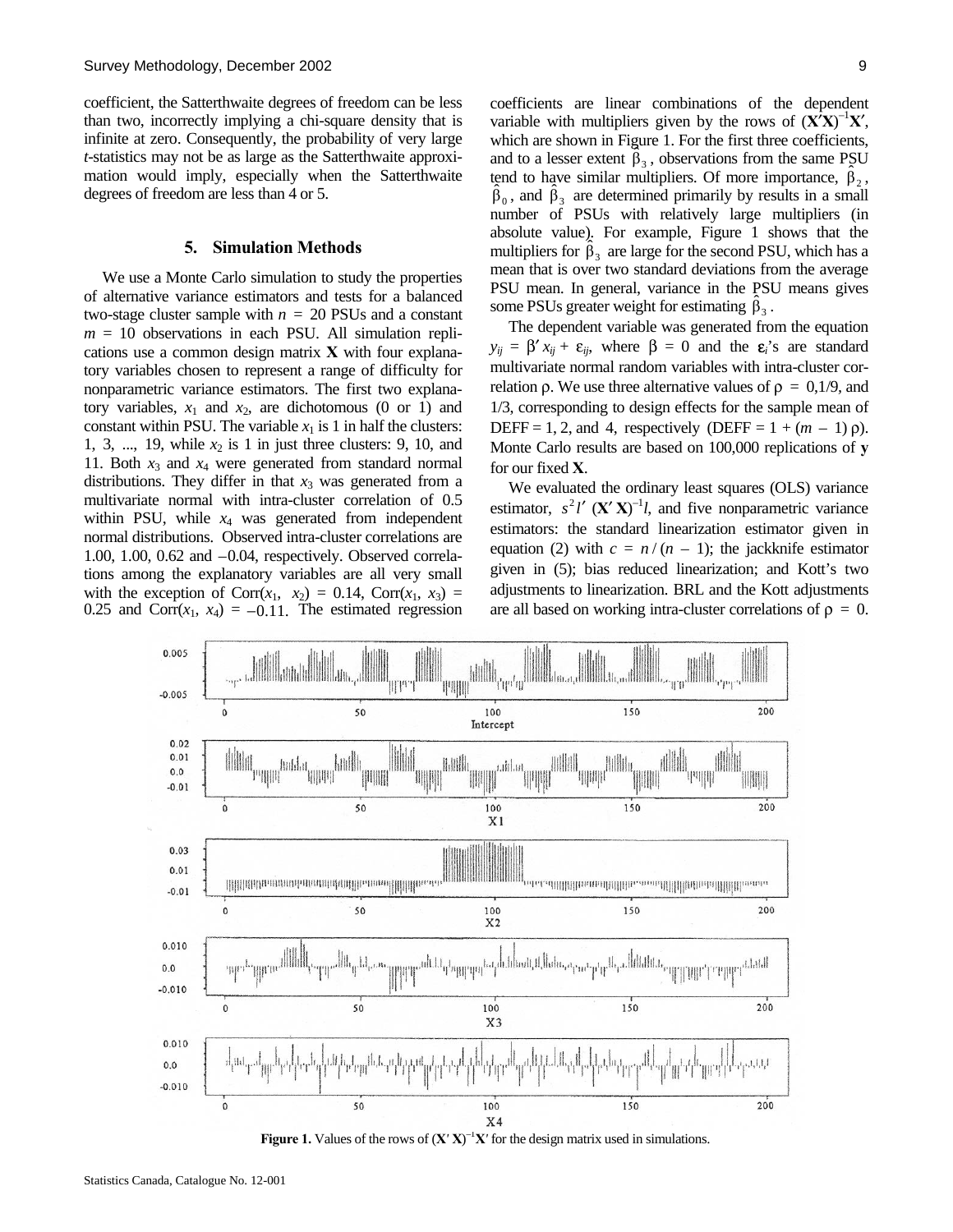We estimated Type I error rates for eight alternative test procedures based on 100,000 replications from the null hypothesis where each  $\hat{\beta}_k = 0$ , for  $k = 0$  to 4. Each procedure compares a "*t*–statistic" against a reference *t*−distribution. For the *t*'s based on linearization, the jackknife, and BRL, we use critical values from *t*−distributions with both  $(n-1) = 19$  degrees of freedom and the corresponding Satterthwaite approximation. For Kott's methods, we use his proposed degrees of freedom. All computations were implemented in SAS.

#### **6. Simulation Results**

Table 1 shows the bias of several variance estimators for the five regression coefficients (including the intercept) for  $\rho = 0.1/9$ , and 1/3. Except for Kott (1994), all values are exact based on the **X** matrix described above. Because Kott (1994) cannot be written as a linear functional, its bias is estimated from the Monte Carlo simulations, and the standard error of the bias is shown in parentheses.

**Table 1**  Bias of Variance Estimators (as a Percentage of the True Variance)

| Estimator        | $\hat{\beta}_0$ | $\hat{\beta}_1$ | $\hat{\beta}_2$<br>$\hat{\beta}_3$ |         | $\hat{\beta}_4$ |  |  |  |
|------------------|-----------------|-----------------|------------------------------------|---------|-----------------|--|--|--|
|                  |                 |                 | $\rho = 0$                         |         |                 |  |  |  |
| OLS              | 0.0             | 0.0             | 0.0                                | 0.0     | 0.0             |  |  |  |
| Linearization    | $-9.6$          | $-13.2$         | $-32.5$                            | $-13.3$ | $-1.8$          |  |  |  |
| Jackknife        | 11.7            | 17.2            | 51.2                               | 17.6    | 2.1             |  |  |  |
| Kott (1994)      | 4.0             | 2.5             | $-1.0$                             | 2.2     | 4.7             |  |  |  |
| (standard error) | (0.2)           | (0.1)           | (0.3)                              | (0.2)   | (0.1)           |  |  |  |
| Kott (1996)      | 0.0             | 0.0             | 0.0                                | 0.0     | 0.0             |  |  |  |
| <b>BRL</b>       | 0.0             | 0.0             | 0.0                                | 0.0     | 0.0             |  |  |  |
|                  |                 |                 | $\rho = 1/9$                       |         |                 |  |  |  |
| <b>OLS</b>       | $-50.2$         | $-49.7$         | $-50.7$                            | $-37.7$ | 4.1             |  |  |  |
| Linearization    | $-10.3$         | $-14.2$         | $-33.2$                            | $-17.1$ | $-2.5$          |  |  |  |
| Jackknife        | 11.0            | 16.4            | 50.1                               | 19.8    | 3.2             |  |  |  |
| Kott (1994)      | 3.9             | 2.7             | $-0.8$                             | 1.5     | 4.6             |  |  |  |
| (standard error) | (0.2)           |                 | $(0.1)$ $(0.3)$                    | (0.2)   | (0.1)           |  |  |  |
| Kott (1996)      | $-0.8$          | $-1.2$          | $-1.0$                             | $-4.4$  | $-0.7$          |  |  |  |
| <b>BRL</b>       | $-0.7$          | $-1.0$          | $-0.8$                             | $-1.2$  | 0.1             |  |  |  |
|                  |                 |                 | $\rho = 1/3$                       |         |                 |  |  |  |
| <b>OLS</b>       | $-75.8$         | $-75.5$         | $-76.2$                            | $-65.3$ | 13.8            |  |  |  |
| Linearization    | $-10.7$         | $-14.8$         | $-33.5$                            | $-19.9$ | $-4.1$          |  |  |  |
| Jackknife        | 10.7            | 15.9            | 49.5                               | 21.4    | 5.9             |  |  |  |
| Kott (1994)      | 3.6             | 2.4             | $-0.6$                             | 1.4     | 4.4             |  |  |  |
| (standard error) | (0.2)           | (0.1)           | (0.3)                              | (0.2)   | (0.1)           |  |  |  |
| Kott (1996)      | $-1.2$          | $-1.9$          | $-1.5$                             | $-7.7$  | $-2.3$          |  |  |  |
| <b>BRL</b>       | $-1.0$          | $-1.5$          | $-1.3$                             | $-2.1$  | 0.4             |  |  |  |

Note: All values are exact except for Kott (1994), which is based on 100,000 simulation replications.

The OLS variances are unbiased for  $\rho = 0$ , but they are badly biased for  $\rho = 1/9$  and 1/3. As discussed in Wu, Holt, and Holmes (1988), the OLS variances are too small by roughly a factor of  $1/[1 + \rho(m - 1)ICC_x]$ , where  $ICC_x$ denotes the intra-cluster correlation for an *x* variable. Hence, for PSU-level variables (including the intercept), the OLS variances are too small by roughly a factor of 1 / DEFF. Similarly, the bias is smaller, but still substantial for  $x_3$ , the individual-level variable with large intra-cluster correlation. The positive bias for the OLS variance of  $\hat{\beta}_4$  results from the slight negative intra-cluster correlation for *x*4.

Linearization and the jackknife each suffer from large biases, relatively independent of ρ, but the biases point in opposite directions. For each estimator, the magnitude of the bias varies greatly among the coefficients. The largest biases (in absolute value) occur for  $\hat{\beta}_2$ , which depends mainly on the data from three PSUs. The next greatest biases occur for  $\hat{\beta}_3$ , followed closely by  $\hat{\beta}_1$  and  $\hat{\beta}_0$ .

Except for  $\hat{\beta}_4$ , Kott (1994) has much smaller magnitude bias than linearization. However, the method tends to overcompensate, often resulting in notable positive bias. An exception is  $\hat{\beta}_2$ , for which Kott's estimator remains biased low.

By design, Kott (1996) and BRL eliminate the bias for  $\rho = 0$ . Consequently, choice among these alternatives should rest mainly on how well they hold down bias for  $V \neq I$ . Both methods reduce the magnitude of bias dramatically relative to linearization for  $\rho = 1/9$  and 1/3. Although differences between the two methods are often small, BRL does uniformly better, with its worst bias being −2.1 percent. While Kott (1996) is practically indistinguishable from BRL for the PSU-level variables, it performs substantially worse for  $\hat{\beta}_3$  and  $\hat{\beta}_4$ .

The linearization, jackknife, BRL and Kott estimators are highly correlated with similar coefficients of variation. For any given regression coefficient, the correlation among the variance estimators always exceeded 0.969, with most exceeding 0.99 (not shown). The smallest correlations tended to be between the jackknife and other estimators. The coefficients of variation (also not shown) were largest for Kott (1994) and tended to be smallest for linearization and Kott (1996) (except for the intercept). For the intercept, the jackknife had the smallest coefficient of variation. The relative variance of the BRL estimator was similar to that of the alternative nonparametric methods. Its coefficient of variation was between 1 and 6 percent larger than that of the linearization estimator but about 5 to 10 percent smaller than that of Kott (1994). Thus, the five nonparametric variance estimators tend to differ from each other mainly by constant factors, and Table 1 summarizes the main difference among these variance estimators.

Table 2 shows the Satterthwaite degrees of freedom for each of the five coefficients for the linearization, jackknife, BRL and Kott variance estimators. For all estimators the degrees of freedom were calculated assuming  $V = I$  and consequently depend only on the design matrix and not on the values of **y**. The approximations are similar for linearization and BRL although the linearization degrees of freedom tend to be slightly larger reflecting the fact that for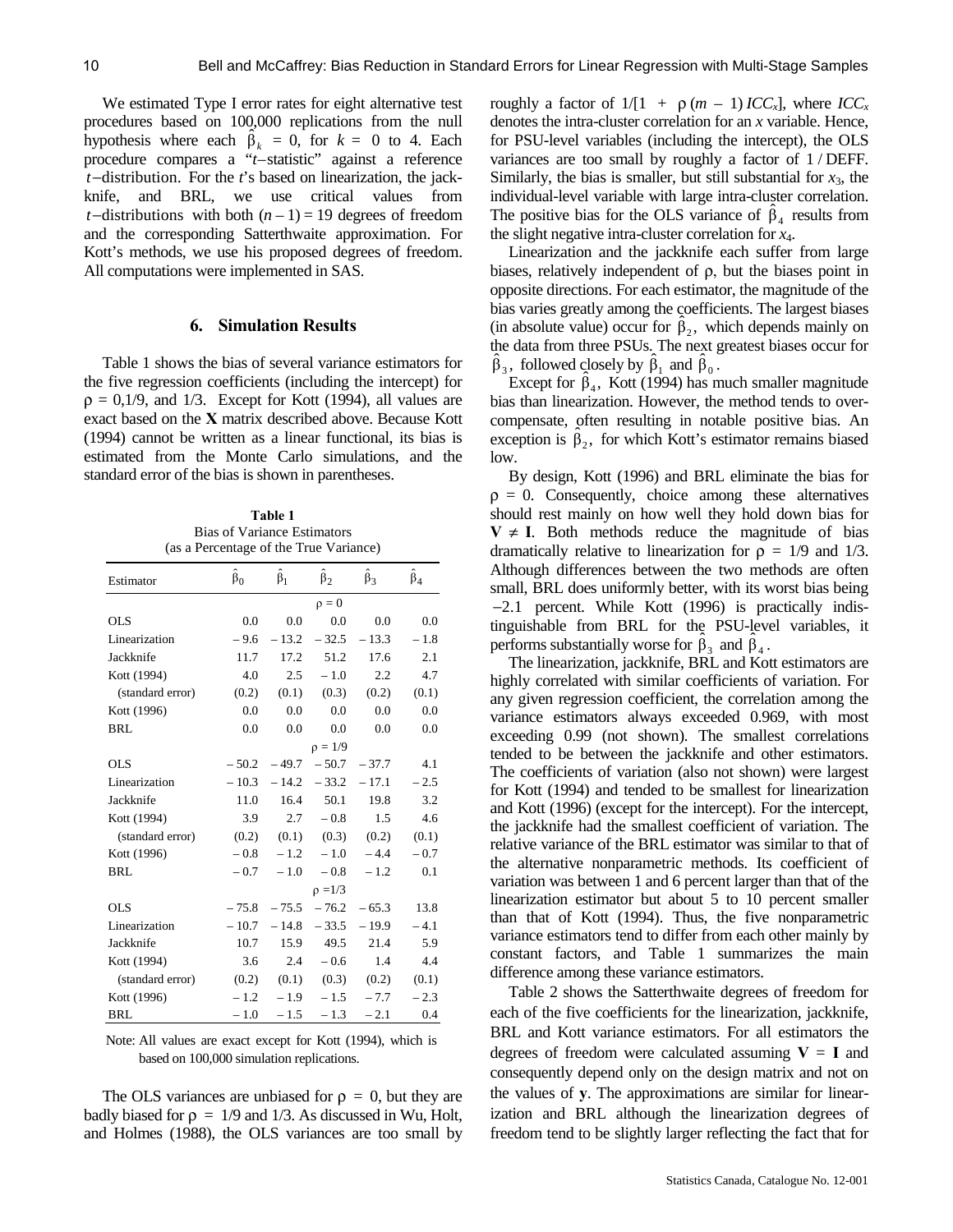this design matrix the relative variances of the BRL estimators are marginally larger than those for linearization. Kott's approximation derives the coefficient of variation for a linearization-type estimator based on the true errors rather than the residuals. As a result, Kott's approximate degrees of freedom, which are larger than those for linearization or BRL, tend to overstate the precision of his estimator (see Kott 1994, section 6). Across all four estimators, the approximations are smallest for  $\hat{\beta}_2$ .

**Table 2**  Degrees-of-Freedom for Selected Estimators

| Method              |                              | $\hat{\beta}_1$ $\hat{\beta}_2$ $\hat{\beta}_3$ |  |
|---------------------|------------------------------|-------------------------------------------------|--|
| Satterthwaite (LIN) | 9.02 14.45 3.30 11.56 16.65  |                                                 |  |
| Satterthwaite       | 9.52 13.30 2.62 9.06 16.23   |                                                 |  |
| (Jackknife)         |                              |                                                 |  |
| Satterthwaite (BRL) | 9.24 14.08 2.90 10.26 16.45  |                                                 |  |
| Kott's method       | 10.33 16.41 4.32 11.36 17.44 |                                                 |  |
|                     |                              |                                                 |  |

Table 3 shows that Type I error rates for the standard linearization method with  $(n - 1)$  degrees of freedom consistently exceed 5 percent for all three values of ρ. Type I errors are most common for  $\hat{\beta}_2$ , where they reach as high as 16 percent, but they also occur much too frequently for  $\hat{\beta}_0$ ,  $\hat{\beta}_1$ , and  $\hat{\beta}_3$ , ranging from 7.0 to 8.8 percent. The magnitude of this problem correlates closely with the size of the bias of the linearization estimator (see Table 1). Type I error rates are much lower, 5.7 to 6.4 percent, for tests based on the Satterthwaite degrees of freedom. Thus using the alternative degrees of freedom improved the Type I error rates by about 30 to 88 percent.

There is a less consistent pattern for the Type I error probabilities for the jackknife. The jackknife with  $(n - 1)$ degrees of freedom tends to be conservative for  $\hat{\beta}_1$  and  $\hat{\beta}_3$ , in accord with the positive bias in the jackknife variance. In contrast, the probability of Type I error is much too large for  $\hat{\beta}_2$ , and a bit too large in two of three cases for the intercept  $\hat{\beta}_0^2$ . The apparent explanation is that the choice of  $(n-1)$  as the degrees of freedom for the reference *t*−distribution sometimes counteracts the bias in the jackknife variance. This conclusion is supported by the very low Type I error rates for the jackknife with Satterthwaite degrees of freedom; smaller degrees of freedom combined with large positive biases result in very conservative tests.

BRL with  $(n - 1)$  degrees of freedom improves substantially on linearization with the same degrees of freedom. Because BRL is unbiased when  $\rho = 0$ , comparing the fifth row of the table against the first demonstrates the reduction in Type I errors that results from removing the bias of linearization. Excluding  $\hat{\beta}_4$ , BRL reduces Type I error rates by about 45 to 88 percent. However, BRL with  $(n - 1)$ degrees of freedom remains consistently liberal, especially for  $\hat{\beta}_2$ . Comparison of rows 2 and 5 of each section shows the relative impact of bias reduction and the Satterthwaite

adjustment. For  $\hat{\beta}_0$  and  $\hat{\beta}_2$ , degrees of freedom are more important, while bias matters more for  $\hat{\beta}_1$  and  $\hat{\beta}_3$ . Performance for BRL with the Satterthwaite approximation is very good, except for  $\hat{\beta}_2$ , where the Type I error falls to about 3 percent.

| Table 3                                                              |
|----------------------------------------------------------------------|
| Type I Error Rates for Tests of the Null Hypothesis that $\beta = 0$ |

| Estimator     | Df    | $\hat{\beta}_0$ | $\hat{\beta}_1$ | $\hat{\beta}_2$ | $\hat{\beta}_3$ | $\hat{\beta}_4$ |  |  |  |
|---------------|-------|-----------------|-----------------|-----------------|-----------------|-----------------|--|--|--|
|               |       | $\rho = 0$      |                 |                 |                 |                 |  |  |  |
| Linearization | $n-1$ | 7.54            | 7.00            | 15.99           | 7.35            | 5.38            |  |  |  |
| Linearization | Satt  | 5.75            | 6.45            | 6.33            | 6.28            | 5.18            |  |  |  |
| Jackknife     | $n-1$ | 5.01            | 3.92            | 7.58            | 4.52            | 5.02            |  |  |  |
| Jackknife     | Satt  | 3.80            | 3.43            | 1.41            | 3.26            | 4.77            |  |  |  |
| Kott (1994)   | Kott  | 4.87            | 5.03            | 7.13            | 5.21            | 4.67            |  |  |  |
| Kott (1996)   | Kott  | 5.11            | 5.08            | 4.85            | 4.76            | 5.07            |  |  |  |
| <b>BRL</b>    | $n-1$ | 6.28            | 5.37            | 11.25           | 5.90            | 5.21            |  |  |  |
| <b>BRL</b>    | Satt  | 4.73            | 4.86            | 3.12            | 4.72            | 5.00            |  |  |  |
|               |       |                 |                 | $\rho = 1/9$    |                 |                 |  |  |  |
| Linearization | $n-1$ | 7.81            | 7.14            | 16.19           | 8.18            | 5.34            |  |  |  |
| Linearization | Satt  | 6.03            | 6.60            | 6.43            | 7.05            | 5.14            |  |  |  |
| Jackknife     | $n-1$ | 5.31            | 4.06            | 7.63            | 4.49            | 4.77            |  |  |  |
| Jackknife     | Satt  | 4.11            | 3.61            | 1.48            | 3.24            | 4.51            |  |  |  |
| Kott (1994)   | Kott  | 5.07            | 5.03            | 7.00            | 5.51            | 4.56            |  |  |  |
| Kott (1996)   | Kott  | 5.42            | 5.28            | 5.14            | 5.32            | 5.01            |  |  |  |
| <b>BRL</b>    | $n-1$ | 6.52            | 5.50            | 11.27           | 6.23            | 5.08            |  |  |  |
| BRL           | Satt  | 5.04            | 5.00            | 3.19            | 4.93            | 4.84            |  |  |  |
|               |       |                 | $\rho = 1/3$    |                 |                 |                 |  |  |  |
| Linearization | $n-1$ | 8.10            | 7.28            | 16.39           | 8.79            | 5.66            |  |  |  |
| Linearization | Satt  | 6.30            | 6.78            | 6.62            | 7.53            | 5.44            |  |  |  |
| Jackknife     | $n-1$ | 5.45            | 4.11            | 7.76            | 4.56            | 4.67            |  |  |  |
| Jackknife     | Satt  | 4.13            | 3.61            | 1.51            | 3.35            | 4.46            |  |  |  |
| Kott (1994)   | Kott  | 5.14            | 5.06            | 7.02            | 5.80            | 4.84            |  |  |  |
| Kott (1996)   | Kott  | 5.59            | 5.44            | 5.14            | 5.88            | 5.31            |  |  |  |
| BRL           | $n-1$ | 6.76            | 5.63            | 11.55           | 6.45            | 5.19            |  |  |  |
| <b>BRL</b>    | Satt  | 5.18            | 5.14            | 3.30            | 5.26            | 4.98            |  |  |  |

Note: Entries with a true value of 5.00 percent have standard errors of 0.07 percent.

Tests based on Kott's 1994 estimator with his proposed degrees of freedom perform very well for the coefficients where the variance estimator is biased upward. It appears that the upward bias in the variance estimator is offset by the upward bias in the approximate degrees of freedom. Kott's variance estimator is slightly negatively biased for  $\hat{\beta}_2$  and therefore the upward bias in the degrees of freedom compounds the bias in the estimator resulting in a Type I error rate of about 7 percent for all three values of ρ.

Tests based on Kott's 1996 estimator also perform well. For almost all the coefficients and all values of ρ the Type I error rate is close to 5 percent. The exception is the test for  $\hat{\beta}_3$  when  $\rho = 1/3$ , which has an error rate of 5.88 percent as a result of the moderate bias in the variance estimator.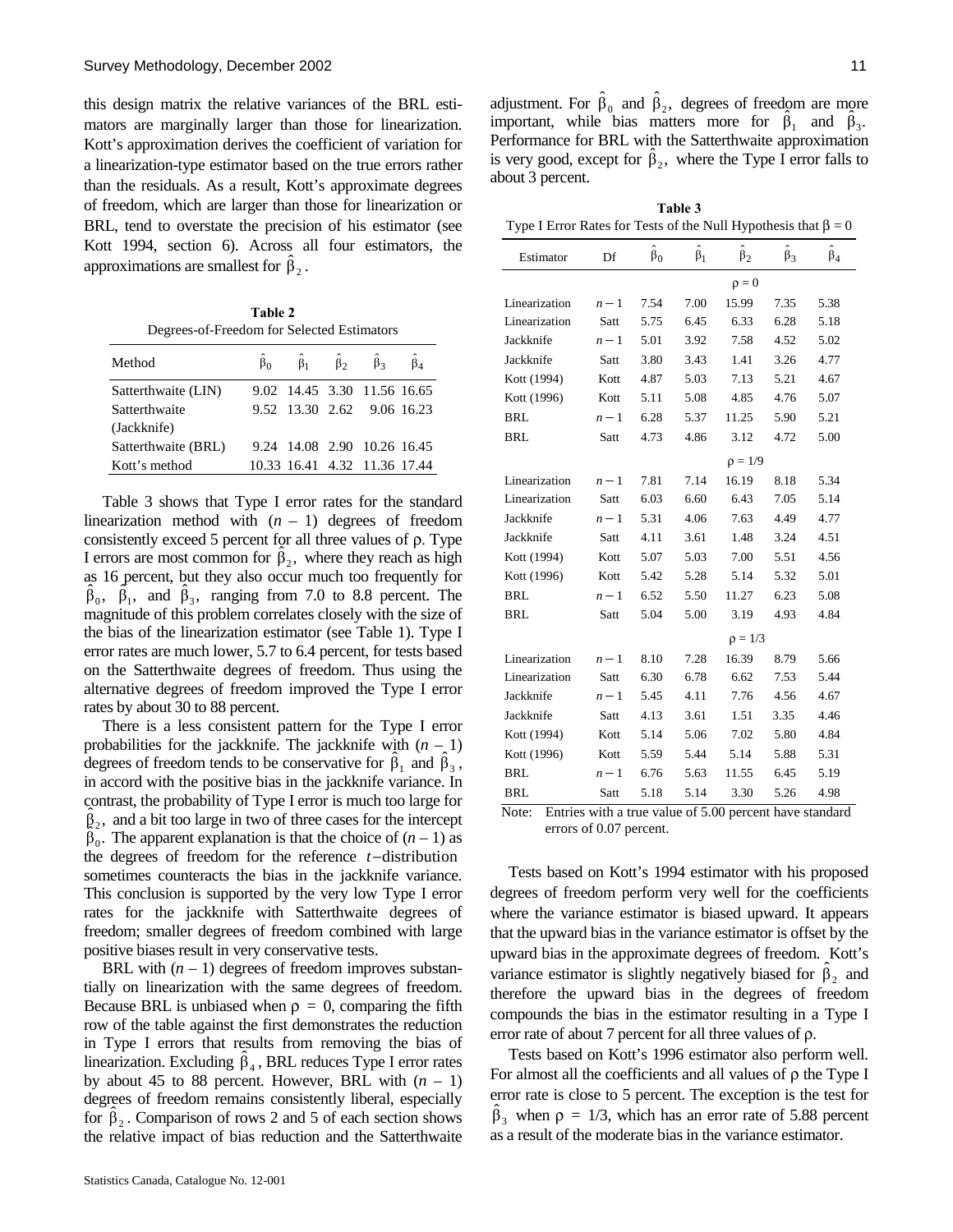#### **7. Example from the Partners in Care Experiment**

We illustrate the methods in this paper using data from Partners in Care, a longitudinal experiment assessing the effect of "quality improvement" programs on care for depression in managed care organizations (MCOs) (Wells *et al.* 2000). The experiment followed 1,356 patients who screened positive for depression in 1996–1997 in 43 clinics of seven MCOs. Clinics were assigned at random to one of three experimental cells: usual care, a quality improvement program supplemented by resources for medication followup, or a quality improvement program supplemented by resources for access to psychotherapists. Clinics were assigned at random after forming 27 clinic sets – three for each of nine blocks (six MCOs constituted single blocks, and one MCO was divided into three blocks based on ethnic mix of the clinics). Within blocks of more than three clinics, clinic sets were combined to match as closely as possible on anticipated sample size and patient characteristics. See Wells *et al.* (2000) for additional details.

We present results from an OLS regression on the mental health summary score from the SF-12 (Ware, Kosinski, and Keller 1995) for 1,048 patients at 6–month follow-up. Scores were standardized to have mean 50 and standard deviation 10 in a general population, with higher scores indicating better health. As in Wells *et al.* (2000), the explanatory variable of primary interest is an intervention indicator that estimates the combined effect of medication or therapy versus care as usual. The first two columns of Table 4 show OLS coefficients and standard errors for the intervention effect and all the covariates used by, but not reported in, Wells *et al.* (2000). Our regression differs from theirs because we do not weight for nonresponse or impute for missing values of the outcome variable, but the results for the intervention effect agree reasonably closely.

| Table 4                                                                         |
|---------------------------------------------------------------------------------|
| Comparison of OLS, Linearization, and BRL Inference for Partner-in-Care Example |

|                              |                 |                | $SE_{\underline{\text{LIN}}}$ | $SE_{\underline{\mathrm{BRL}}}$ |                |            | P-value    |            |
|------------------------------|-----------------|----------------|-------------------------------|---------------------------------|----------------|------------|------------|------------|
| <b>Explanatory Variable</b>  | $\hat{\beta}_j$ | $SE_{\rm OLS}$ | $SE_{\rm OLS}$                | $SE_{OLS}$                      | $\rm DF_{BRL}$ | <b>OLS</b> | <b>LIN</b> | <b>BRL</b> |
| PSU-Level                    |                 |                |                               |                                 |                |            |            |            |
| Intercept                    | 28.795          | 3.409          | 1.03                          | 1.06                            | 23.7           | 0.000      | 0.000      | 0.000      |
| Intervention                 | 1.724           | 0.746          | 0.73                          | 0.84                            | 15.4           | 0.021      | 0.003      | 0.015      |
| Block 1                      | 1.386           | 1.867          | 0.63                          | 0.80                            | 2.7            | 0.458      | 0.244      | 0.426      |
| Block 2                      | $-0.031$        | 1.576          | 0.88                          | 1.07                            | 3.6            | 0.984      | 0.982      | 0.986      |
| Block 3                      | $-1.042$        | 1.230          | 0.53                          | 0.61                            | 3.9            | 0.397      | 0.117      | 0.241      |
| Block 4                      | 0.038           | 1.231          | 0.62                          | 0.73                            | 4.5            | 0.976      | 0.961      | 0.968      |
| Block 5                      | $-3.707$        | 1.503          | 0.66                          | 0.78                            | 4.7            | 0.014      | 0.001      | 0.027      |
| Block 6                      | $-0.025$        | 1.562          | 1.15                          | 1.32                            | 4.9            | 0.987      | 0.989      | 0.991      |
| Block 7                      | $-2.784$        | 1.644          | 0.84                          | 0.97                            | 7.0            | 0.090      | 0.051      | 0.126      |
| Block 8                      | 0.822           | 1.233          | 0.93                          | 1.03                            | 12.0           | 0.505      | 0.476      | 0.527      |
| Demographic                  |                 |                |                               |                                 |                |            |            |            |
| <b>Black</b>                 | 0.972           | 1.448          | 0.74                          | 0.79                            | 7.6            | 0.502      | 0.369      | 0.419      |
| Hispanic                     | 0.202           | 1.004          | 0.73                          | 0.75                            | 24.3           | 0.841      | 0.785      | 0.791      |
| Other nonwhite               | $-1.033$        | 1.409          | 0.77                          | 0.80                            | 21.6           | 0.463      | 0.349      | 0.369      |
| Female                       | $-0.502$        | 0.803          | 1.09                          | 1.12                            | 23.1           | 0.532      | 0.571      | 0.581      |
| Log of net worth $+$ \$1,000 | 0.015           | 0.215          | 0.87                          | 0.89                            | 23.6           | 0.943      | 0.936      | 0.937      |
| Less than high school        | $-1.690$        | 1.217          | 1.00                          | 1.04                            | 25.3           | 0.165      | 0.173      | 0.192      |
| Some college                 | $-1.140$        | 0.879          | 0.77                          | 0.78                            | 26.0           | 0.195      | 0.097      | 0.108      |
| College graduate             | $-0.703$        | 1.047          | 0.78                          | 0.79                            | 21.1           | 0.502      | 0.393      | 0.404      |
| Age                          | 0.059           | 0.032          | 0.91                          | 0.93                            | 26.5           | 0.064      | 0.047      | 0.056      |
| Married                      | 0.541           | 0.748          | 1.05                          | 1.07                            | 28.5           | 0.470      | 0.496      | 0.504      |
| <b>Baseline Health</b>       |                 |                |                               |                                 |                |            |            |            |
| 1 chronic condition (of 19)  | $-0.973$        | 1.039          | 0.92                          | 0.94                            | 23.7           | 0.349      | 0.313      | 0.327      |
| 2 chronic conditions         | 0.198           | 1.116          | 0.87                          | 0.90                            | 23.0           | 0.859      | 0.840      | 0.846      |
| 3+ chronic conditions        | $-0.201$        | 1.132          | 0.90                          | 0.91                            | 24.0           | 0.859      | 0.844      | 0.847      |
| Depression and dysthymia     | $-5.305$        | 1.335          | 0.93                          | 0.95                            | 25.8           | 0.000      | 0.000      | 0.000      |
| Depression or dysthymia      | $-3.882$        | 0.982          | 1.12                          | 1.15                            | 23.7           | 0.000      | 0.001      | 0.002      |
| Prior depression only        | $-2.396$        | 1.109          | 1.02                          | 1.05                            | 21.2           | 0.031      | 0.040      | 0.052      |
| Mental component of SF-12    | 0.287           | 0.036          | 1.11                          | 1.14                            | 26.6           | 0.000      | 0.000      | 0.000      |
| Physical comp of SF-12       | 0.079           | 0.036          | 0.88                          | 0.89                            | 24.6           | 0.029      | 0.017      | 0.022      |
| Anxiety disorder             | $-2.438$        | 0.749          | 1.20                          | 1.23                            | 26.3           | 0.001      | 0.010      | 0.014      |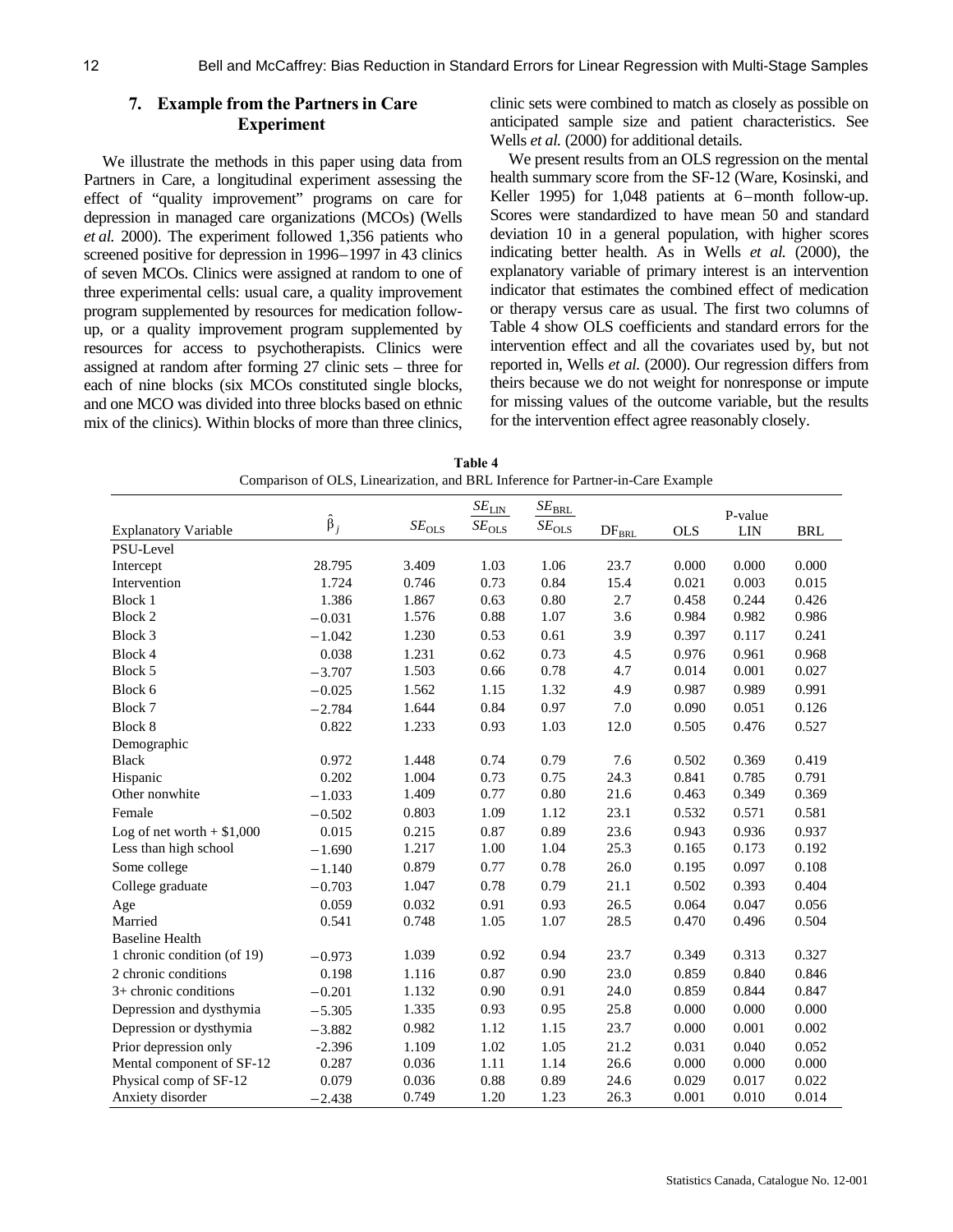Because patients from the same clinics could have similar outcomes, OLS standard errors could easily be too low – especially for PSU-level variables like Intervention. Columns 3 and 4 of Table 4 show the ratios of linearization and BRL standard errors to the OLS standard errors. We use clinic as the PSU because there is very little reason to expect correlations of errors across clinics after controlling for block.

Using the method of Wu, Holt and Holmes (1988), we estimate the intra-clinic correlation of the errors as –0.0026, easily consistent with a true value of 0. Nonetheless, there is no reason to expect any of the correct standard errors to fall much below those obtained from OLS. Column 3 of Table 4 shows that the linearization standard errors frequently fall far below those obtained from OLS – especially for the PSU-level explanatory variables at the top of the table. Similarly, linearization with a reference *n*−<sup>1</sup> *t* often produces much smaller *P*–values than does OLS.

BRL improves over linearization. BRL standard errors are always larger and sometimes substantially larger than the linearization standard errors. For example, the BRL estimates for PSU-level explanatory variables are on average 15 percent larger than the linearization estimates. On the other hand, BRL standard errors for PSU-level variables are still often smaller than the OLS estimates. Thus, even though BRL estimators should be nearly unbiased, the variability in the estimators results in estimates for some coefficients that are small. The variability is also reflected in degrees of freedom that are very small for the block indicators and, while larger for patient level variables, are still considerably less than 42, the number of clusters minus one. The degrees of freedom are especially small, 7.6, for the indictor variable Black (equal to one if the patient was African American and zero otherwise). Plots analogous to Figure 1 show that Black was concentrated in three clusters. The Black indicator equals zero for all the patients in 24 of 43 clusters, and 48 of the 78 African Americans in the sample were found in just three clusters. As discussed in sections 2 and 4, the concentration of Black into a small number of clusters results in high variance for both estimators and large bias in the linearization estimator, both of which can be seen in Table 4.

#### **8. Discussion**

Although linearization is a valuable tool that provides consistent standard errors and valid inference as the number of PSUs grows large in multi-stage samples, users should recognize problems with the method. Estimated variances of linear regression coefficients (including domain means) tend to be biased low – especially for coefficients (or linear combinations of coefficients) that depend largely on data from a small number of PSUs. Depending on the design, large biases can persist even when the total number of PSUs is quite large. The standard jackknife for multi-stage samples tends to have at least as large bias in the opposite direction. Similarly, using a reference *t* distribution with degrees of freedom equal to one less than the number of PSUs may greatly understate the uncertainty in the estimated variance. Because the two problems (bias and overstated degrees of freedom) tend to occur in tandem for linearization, confidence intervals and statistical tests based on that method may be far too liberal.

Bias reduced linearization (BRL) produces unbiased variance estimates in the event that errors are homoskedastic and uncorrelated, and it tends to greatly reduce bias for other covariance structures investigated in our simulations. In our simulations, BRL consistently exhibited smaller biases than linearization by 90 percent or more and tended to improve substantially on Kott's 1994 adjusted linearization method. Results for BRL were comparable to those for Kott's 1996 method.

When BRL was used with the estimated Satterthwaite degrees of freedom, statistical inference improved greatly in comparison with the standard use of linearization. Bias reduction and Satterthwaite degrees of freedom seemed to contribute about equally to the improved performance. Although Satterthwaite's approximation may overcompensate, leading to conservative inference in certain situations, the problem does not seem noteworthy until the Satterthwaite degrees of freedom drop below 5 (based, in part, on simulations not reported in this paper). In such cases, analysts might choose to estimate critical values using simulations based on Theorem 4.

It is important to note some limitations of our simulation results. First, we only report results for four distinct explanatory variables plus an intercept. We choose those variables to span a wide variety of situations. Although some might describe  $x_2$  as extreme or pathological, it is not outside the range of situations that we have seen in our own consulting work. Variables like  $x_2$  can results from grouprandomized trials (see section 7) or observational data where only a few PSUs exhibit a particular trait or from use of a series of dummy variables to represent levels of a categorical variable. Second, we present results only for  $n = 20$  PSUs. To the extent that **X** remains similar as *n* increases (*e.g.*, by replication), Equation (4) implies that the bias declines in proportion to  $1/(n - 1)$ . Also, the results observed for  $n = 20$  could occur for much larger *n* if the bulk of the variation in **X** is contributed by a few PSUs, and the determination of  $l' \hat{\beta}$  depends similarly on a small number of PSUs. Finally, to reduce the number of factors affecting the results, we simplified the design in several ways: constant PSU sizes, no weights or strata, and little multicollinearity. We suspect that relaxing any of those constraints would actually tend to make standard linearization and the jackknife perform worse. We do not believe that the choice of  $m = 10$  for the PSU size had much impact either way on our findings.

Although we believe that our proposed methods will prove valuable to analysts of multi-stage samples, these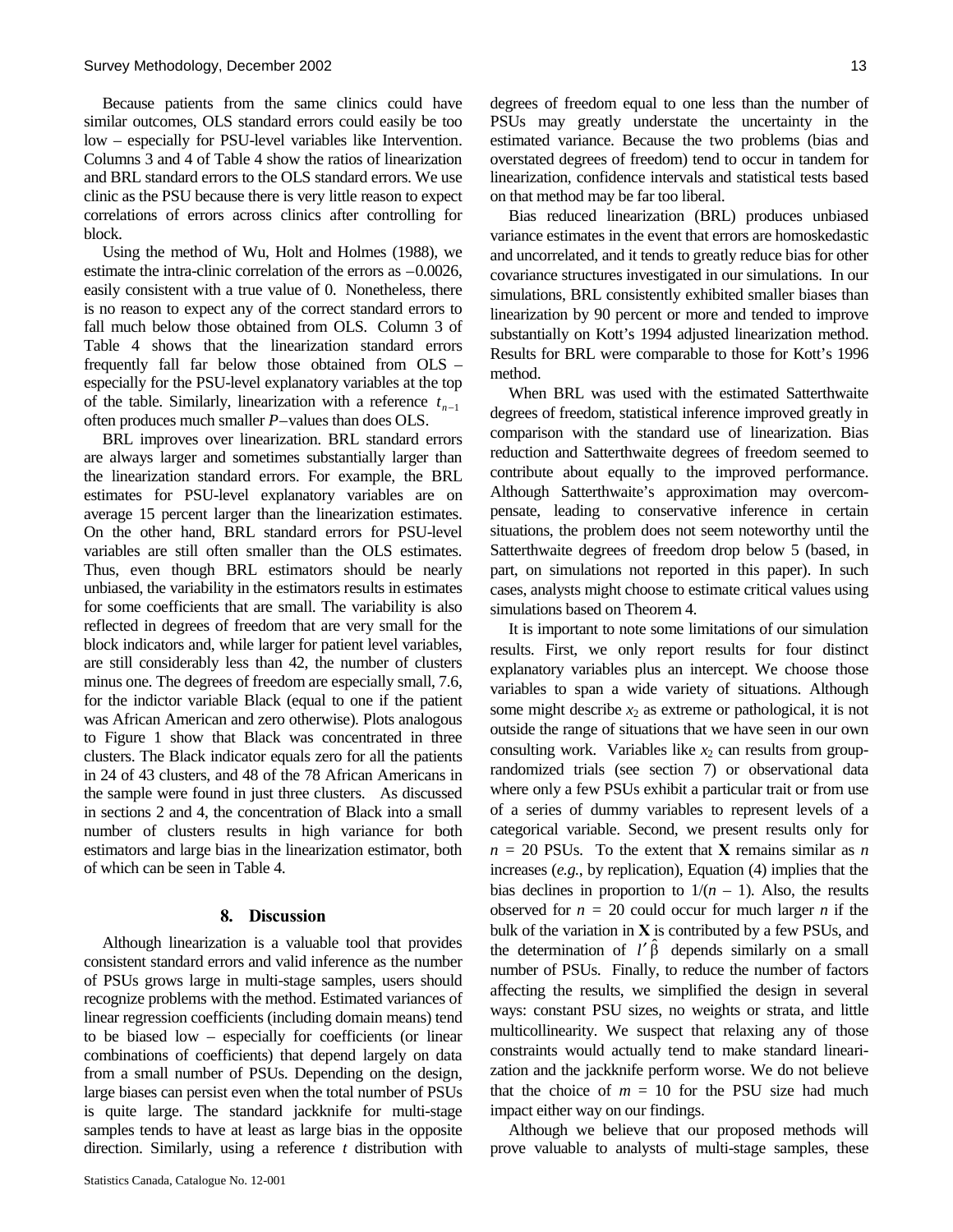methods will not completely solve the inference problem for unweighted linear regression. Both authors have frequently observed the disturbing situation where standard linearization methods produced shorter confidence intervals than methods that ignore the design. Certainly, the bias of  $v<sub>L</sub>$  and improper use of  $n-1$  degrees of freedom contribute to the frequency of this phenomenon, but our methods would not eliminate its occurrence (see section 7). Linearization, like sample reuse methods, necessarily produces estimators with high variance for some or possibly all coefficients in certain designs. When confronted with situations like the coefficients for our *x*2, where the Satterthwaite degrees of freedom fall near 3 or lower, analysts should seriously consider whether they can afford the large variability, and corresponding loss of power, that comes with nonparametric variance estimators. Parametric alternatives like hierarchical linear models or inference based on estimating a common intra-class correlation across all the PSUs (Wu, Holt and Holmes 1988) should produce more stable results.

Although this paper has focused on unweighted linear regression for samples without stratification, we have no reason to expect that the bias and degrees-of-freedom problems of linearization would be lessened by stratification or for either weighted least squares or generalized linear models (GLMs). As shown in McCaffrey, Bell and Botts (2001) the BRL method extends immediately to weighted linear regression by using  $H = X(X'WX)^{-1}X'W$  in the main condition of Theorem 3. Because solutions to GLMs, such as logistic regression, are equivalent to the final steps of iteratively reweighted least squares (McCullagh and Nelder 1989), the obvious choice for these models is to use BRL based on the final weights and to set  $U = W^{-1}$ . Nevertheless, Theorem 3 does not extend to GLMs because the weights are estimated from the data, and we have not investigated the properties of BRL in this context.

Korn and Graubard (1995) suggest  $v_L^{1/2}$  as a standard error estimator for stratified samples in situations where the stratification is non-informative. The same reasoning applies to  $v_{BRL}^{1/2}$ . Fuller (1975) proposed an alternative design consistent standard error estimator for stratified samples. Bell and McCaffrey (2002, pages 32–33) show that by adjusting the vector of residuals for each stratum, BRL can reduce or remove the model bias that can exist in Fuller's estimator.

#### **Acknowledgements**

We thank the referees and associate editor for valuable comments on an earlier draft. This work is supported in part by NSF Grant 0001763.

#### **Appendix**

#### **Proofs of Theorems 2 and 4**

**Proof of Theorem 2.** Following the first steps of the proof of Theorem 1, equation (6) implies that

$$
E(v_{JK}) =
$$

$$
\left(\frac{n-1}{n}\right)l'\left(\mathbf{X}'\mathbf{X}\right)^{-1}\left(\sum_{i=1}^{n}\mathbf{X}'_i\left(\mathbf{I}_i-\mathbf{H}_{ii}\right)^{-1}\mathbf{X}_i\right)(\mathbf{X}'\mathbf{X})^{-1}l.
$$

The existence of  $(I_i - H_{ii})^{-1}$  implies that the eigenvalues of  $\mathbf{H}_{ii}$  are strictly less than 1, so that  $(\mathbf{I}_i - \mathbf{H}_{ii})^{-1}$  can be written as  $\sum_{j=0}^{\infty} \mathbf{H}_{ii}^j$ . Consequently, letting  $\mathbf{D} = (1/n)(\mathbf{X}'\mathbf{X})$  and  $\mathbf{D}_i = (\mathbf{X}'_i \ \mathbf{X}_i) - \mathbf{D}$ , we have

$$
E(v_{JK})
$$
\n
$$
= \left(\frac{n-1}{n}\right) l'(\mathbf{X}'\mathbf{X})^{-1} \sum_{i=1}^{n} \left(\sum_{k=1}^{\infty} \left[(\mathbf{D} + \mathbf{D}_i)(\mathbf{X}'\mathbf{X})^{-1}\right]^{k} l\right)
$$
\n
$$
= \left(\frac{n-1}{n}\right) l'(\mathbf{X}'\mathbf{X})^{-1} \sum_{i=1}^{n} \left(\sum_{k=1}^{\infty} \sum_{r=0}^{k} {k \choose r} \frac{1}{n^{k-r}} \left[\mathbf{D}_i(\mathbf{X}'\mathbf{X})^{-1}\right]^{r} l\right)
$$
\n
$$
= \left(\frac{n-1}{n}\right) l'(\mathbf{X}'\mathbf{X})^{-1} \sum_{i=1}^{n} \left(\sum_{r=0}^{\infty} \sum_{s=0}^{\infty} {r+s \choose r} \frac{1}{n^{s}} \left[\mathbf{D}_i(\mathbf{X}'\mathbf{X})^{-1}\right]^{r} l\right).
$$

The term for  $r = 0$  equals  $l' (\mathbf{X}' \mathbf{X})^{-1} l = \text{Var}(l' \hat{\beta})$ . The term for  $r = 1$  equals 0. By the binomial theorem,

$$
\sum_{s=0}^{\infty} {r+s \choose r} \frac{1}{n^s} = \left(\frac{n}{n-1}\right)^{r+1},
$$

so that the remaining terms can be paired, for  $r = 2, 4, 6, \dots$  to give

$$
\left.\left(\frac{n}{n-1}\right)^{r}l'\sum_{i=1}^{n}\left\{\left[\left(\mathbf{X}'\mathbf{X}\right)^{-1}\mathbf{D}_{i}\right]^{r/2}\left(\mathbf{X}'\mathbf{X}\right)^{-1}\mathbf{D}_{i}\left(\mathbf{X}'\mathbf{X}\right)^{-1}\right\}l'\right\}l.
$$
\n
$$
\left.\left(\frac{n}{n-1}\right)^{r}l'\sum_{i=1}^{n}\left\{\left[\left(\mathbf{X}'\mathbf{X}\right)^{-1}+\left(\frac{n}{n-1}\right)\left(\mathbf{X}'\mathbf{X}\right)^{-1}\mathbf{D}_{i}\left(\mathbf{X}'\mathbf{X}\right)^{-1}\right]\right\}l.
$$

The middle factor in the summation can be written as,

$$
\left(\frac{n-2}{n-1}\right)(\mathbf{X}'\mathbf{X})^{-1}+\left(\frac{n}{n-1}\right)(\mathbf{X}'\mathbf{X})^{-1}(\mathbf{X}'_i\mathbf{X}_i)(\mathbf{X}'\mathbf{X})^{-1},
$$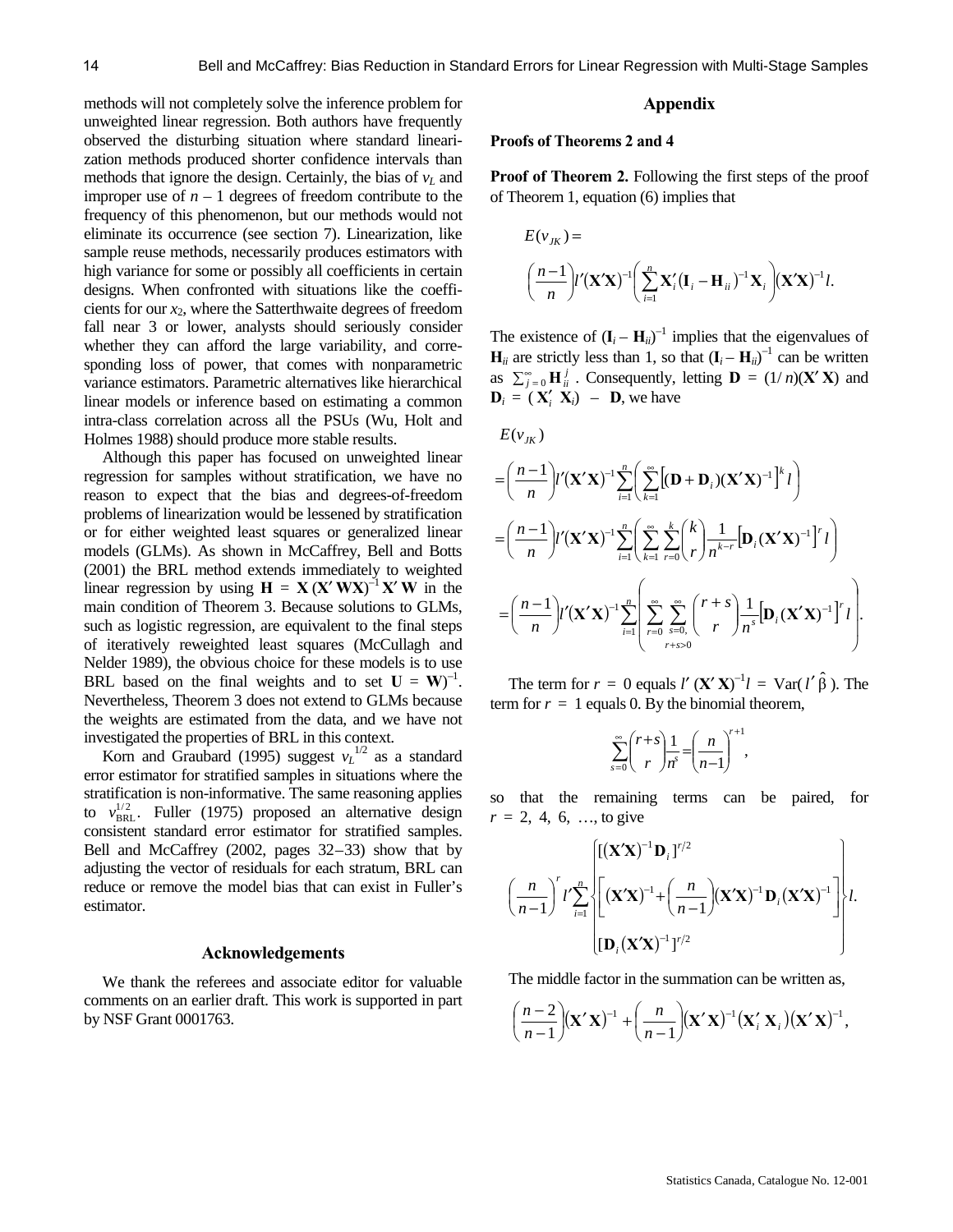which is positive definite, so that the whole expression must be positive. Consequently, we have shown that  $E(v_{JK}) >$  $Var(l' \hat{\beta})$  with equality if and only if  $l(X'X)^{-1}D_i = 0$ , which is true if and only if  $l'(\mathbf{X}'\mathbf{X})^{-1}\mathbf{X}'_i\mathbf{X}_i$  is constant across *i*.

#### **Proof of Theorem 4.**

$$
v^* = c \sum_{i=1}^n l'(\mathbf{X}'\mathbf{X})^{-1} \mathbf{X}'_i \mathbf{A}_i (\mathbf{I} - \mathbf{H})_i \mathbf{\varepsilon} \mathbf{\varepsilon}' (\mathbf{I} - \mathbf{H})'_i
$$

$$
\mathbf{A}_i \mathbf{X}_i (\mathbf{X}'\mathbf{X})^{-1} l
$$

$$
= \mathbf{\varepsilon}' \sum_{i=1}^n \mathbf{g}_i \mathbf{g}'_i \mathbf{\varepsilon}.
$$

Let **P** equal the matrix of eigenvectors and  $\Lambda$  denote the diagonal matrix with elements  $\lambda_1, \ldots, \lambda_M$  equal to the eigenvalues of  $\mathbf{V}^{1/2} \sum_{i=1}^{n} \mathbf{g}_i \mathbf{g}'_i \mathbf{V}^{1/2} = \mathbf{B}' \mathbf{B}$  where  $\mathbf{B}' = \mathbf{V}^{1/2}$  $[\mathbf{g}_1 \ \mathbf{g}_2 ... \ \mathbf{g}_n]$ . Let  $\mathbf{u} = \mathbf{P}' \mathbf{V}^{-1/2} \mathbf{y}$  where  $\mathbf{V}^{-1/2} \mathbf{V} \mathbf{V}^{-1/2} = \mathbf{I}$ defines  $V^{-1/2}$ , then the elements of **u** are independent normal variables with variance 1 and

$$
\mathbf{v}^* = \mathbf{u}' \mathbf{\Lambda} \mathbf{u} = \sum_{i=1}^M \lambda_i u_i^2.
$$

Let  $\lambda_i$  be any nonzero eigenvalue of **B**'**B**, then there exits a nonzero vector **z** such that  $\mathbf{B}'\mathbf{B}\mathbf{z} = \lambda_i \mathbf{z}$  and  $\mathbf{B}\mathbf{B}'\mathbf{B}\mathbf{z} =$  $\lambda_i$  **Bz**. Because **Bz**  $\neq$  **0**,  $\lambda_i$  is an eigenvalue of **BB**'. Similarly, any nonzero eigenvalue of **BB***'* is also an eigenvalue of **B***'* **B**. Therefore, the nonzero eigenvalues of **B**<sup>*'*</sup> **B** equal the nonzero eigenvalues of **BB**<sup>*'*</sup> = { $\mathbf{g}_i$ <sup>*'*</sup>  $\mathbf{V}\mathbf{g}_j$ }.

#### **References**

- Bell, R.M., and McCaffrey, D.F. (2002). *Bias Reduction in Linearization Standard Errors for Linear Regression with Multi-Stage Samples*. AT&T Labs-Research, Florham Park, NJ, TD-4S9H9T, www.research.att.com/~rbell.
- Bryk, A.S., and Raudenbush, S.W. (1992). *Hierarchical Linear Models: Applications and Data Analysis Methods*. Newberry Park, CA: Sage.
- Cochran, W.G. (1977). *Sampling Techniques*. Third Edition, New York: John Wiley & Sons, Inc.
- Cook, R.D., and Weisberg, S. (1982). *Residuals and Influence in Regression*. New York: Chapman and Hall.
- Efron, B., and Tibshirani, R.J. (1993). *An Introduction to the Bootstrap*. New York: Chapman and Hall.
- Ellickson, P.L., and McGuigan, K.A. (2000). Early predictors of adolescent violence. *American Journal of Public Health*, 90, 566-572.
- Fuller, W.A. (1975). Regression analysis for sample surveys. *Sankhyā*, C, 37, 117-32.
- Gelman, A., Carlin, J.B., Stern, H.S. and Rubin, D.B. (1995). *Bayesian Data Analysis*. London: Chapman and Hall.
- Goldstein, H. (1991). Multilevel Modeling of Survey Data. *The Statistician*, 40, 235-244.
- Kish, L. (1965). *Survey Sampling*. New York: John Wiley & Sons, Inc.
- Korn, E.L., and Graubard, B.I. (1995). Analysis of large health surveys: Accounting for the sampling design. *Journal of the Royal Statistical Society*, *Series A, General*, 158, 263-295.
- Kott, P.S. (1994). A hypothesis test of linear regression coefficients with survey data. *Survey Methodology*, 20, 159-64.
- Kott, P.S. (1996). Linear regression in the face of specification error: model-based exploration of randomization-based techniques. *Proceedings of the Survey Methods Section*, *Statistical Society of Canada*, 39-47.
- Landis, J.R., Lepkowski, J.M., Ekland, S.A. and Stehouwer, S.A. (1982). A statistical methodology for analyzing data from a complex survey: the first national health and nutrition examination survey. *Vital and Health Statistics*. Washington, D.C: US Government Printing Office. Series 2, 92.
- Mackinnon, J.G., and White, H. (1985). Some heteroskedasticity consistent covariance matrix estimators with improved finite sample properties. *Journal of Econometrics*, 29, 305-325.
- Mancl, L.A., and Derouen, T.A. (2001). A covariance estimator for gee with improved small-sample properties. *Biometrics*, 57, 126-134.
- McCaffrey, D.F., and Bell, R.M. (1997). Bias reduction in standard error estimates for regression analyses from multi-stage designs with few primary sampling units. Paper presented at the Joint Statistical Meetings, Anaheim CA.
- McCaffrey, D.F., Bell, R.M. and Botts, C.H. (2001). Generalizations of bias reduced linearization. *Proceeding of the Survey Research Methods Section*, American Statistical Association.
- McCullagh, P., and Nelder, J.A. (1989). *Generalized Linear Models*. Second Edition, London: Chapman and Hall.
- Murray, D. M., Hannan, P. J., Wolfinger, R. D., Baker, W.L. and Dwyer, J.H. (1998). Analysis of data from group-randomized trials with repeat observations on the same groups. *Statistics in Medicine*, 17, 1581-1600.
- Rust, K.F., and Rao, J.N.K. (1996). Variance estimation for complex surveys using replication techniques. *Statistical Methods in Medical Research*, 5, 283-310.
- Sas Institute Inc. (1999). *SAS/STAT\* User's Guide, Version* 8. Cary, NC: Author.
- Satterthwaite, F. (1946). An approximate distribution of estimates of variance components. *Biometrics*, 2, 110-114.
- Searle, S.R., Casella, G. and McCulloch, C.E. (1992). *Variance Components*. New York: John Wiley & Sons, Inc.
- Shah, B.V., Barnwell, B.G. and Bieler, G.S. (1997). *SUDAAN User' Manual, Release 7.5*. Research Triangle Park, NC: Research Triangle Institute.
- Shah, B.V., Holt, M. M. and Folsom, R.E. (1977). Inference About Regression Models from Survey Data. *Bulletin of the International Statistical Institute*, 41, 43-57.